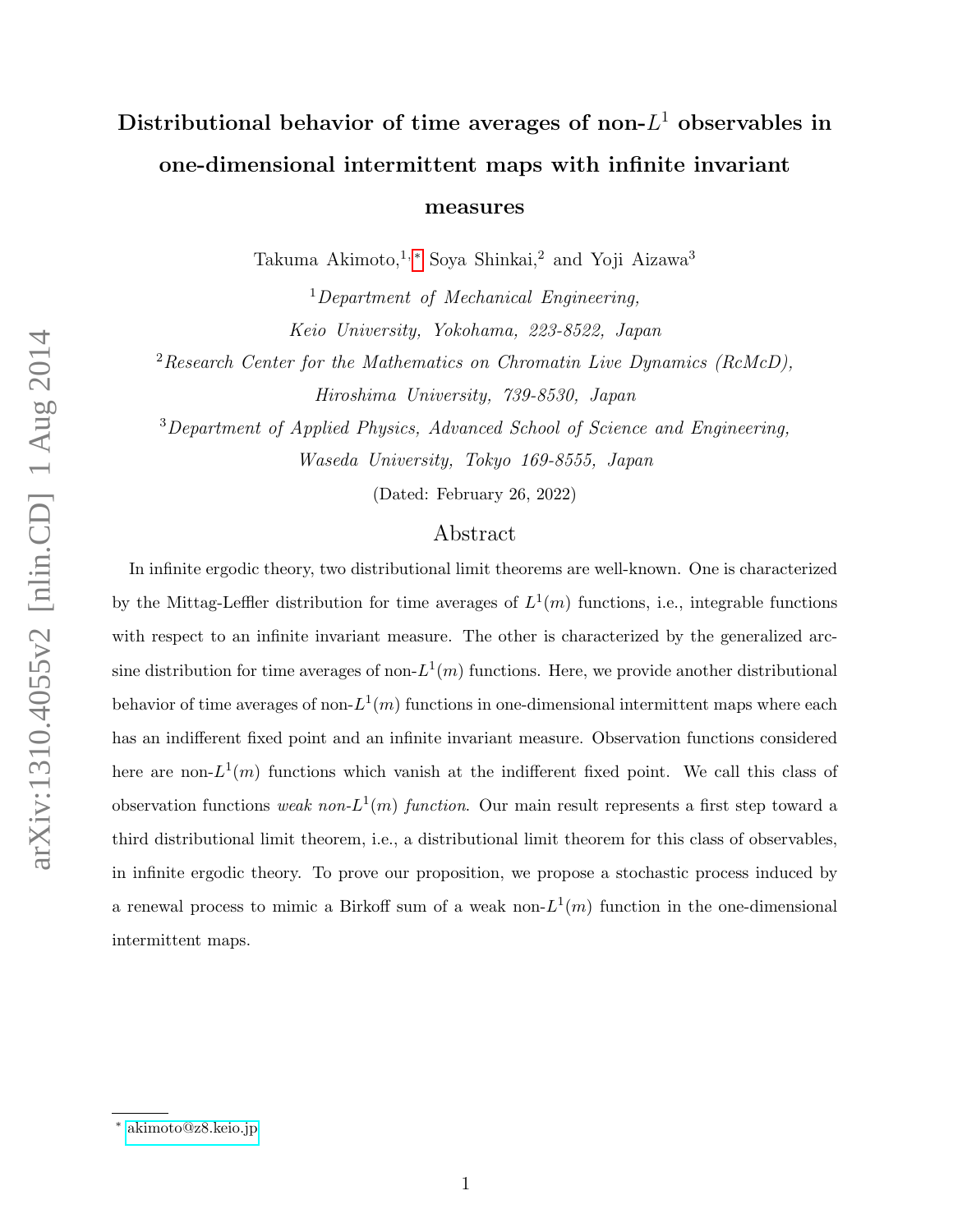#### I. INTRODUCTION

In statistical physics, many observables result from time averages of the microscopic observation functions. Ergodic theory plays an important role in providing the asymptotic behavior of time-averaged observables in dynamical systems. Trajectories in chaotic dynamical systems cannot be predicted due to the sensitivity dependence of initial conditions. However, with the aid of the unpredictability, trajectories can be regarded as a stochastic process. Then, one can introduce a measure in dynamical systems. In fact, an invariant measure characterizes chaotic orbits. Birkhoff's ergodic theorem tells us that time averages of an observation function converge to a constant for almost all initial conditions if the observation function is integrable with respect to an absolutely continuous invariant measure [\[14\]](#page-21-0). On the other hand, when an invariant measure cannot be normalized (infinite measure), the asymptotic behavior of time-averaged observables is completely different from that stated by the Birkhoff's ergodic theorem. In infinite measure systems (infinite ergodic theory), one of the most striking points is that a time-averaged observable does not converge to a constant but converges in distribution [\[1,](#page-20-0) [2,](#page-20-1) [4,](#page-20-2) [35,](#page-22-0) [37\]](#page-23-0).

In infinite ergodic theory, two different distributional limit theorems for time averages have been known. Distribution of time averages of an  $L^1(m)$  function, which is an integrable function with respect to an invariant measure  $m$ , follows the Mittag-Leffler distribution [\[1,](#page-20-0) [2\]](#page-20-1). This distributional limit theorem is based on Darling-Kac theorem in stochastic processes [\[17\]](#page-21-1). The other distributional limit theorem states that time averages of a non- $L^1(m)$  function converges in distribution to the generalized arc-sin distribution [\[3,](#page-20-3) [4,](#page-20-2) [35,](#page-22-0) [37,](#page-23-0) [38\]](#page-23-1), which is based on Dynkin-Lamperti's generalized arc-sine law [\[18,](#page-21-2) [26\]](#page-22-1). In infinite ergodic theory, it is important to determine the distribution of time averages for arbitrary observation functions as well as arbitrary ensembles of initial points. Recently, one of the authors has shown that the distribution of time averages of  $L^1(m)$  functions depends also on the ratio of a measurement time and the time at which system started, i.e., aging distributional behavior [\[8\]](#page-21-3). Here, we provide another distributional behavior that is inbetween the above two distributional limit theorems.

Infinite ergodic theory has attracted the interest from not only mathematics but also physics community [\[4–](#page-20-2)[7,](#page-21-4) [10,](#page-21-5) [13,](#page-21-6) [19,](#page-21-7) [23\]](#page-22-2). This is because distributional behaviors of timeaveraged observables are ubiquitous in phenomena ranging from fluorescence in nano mate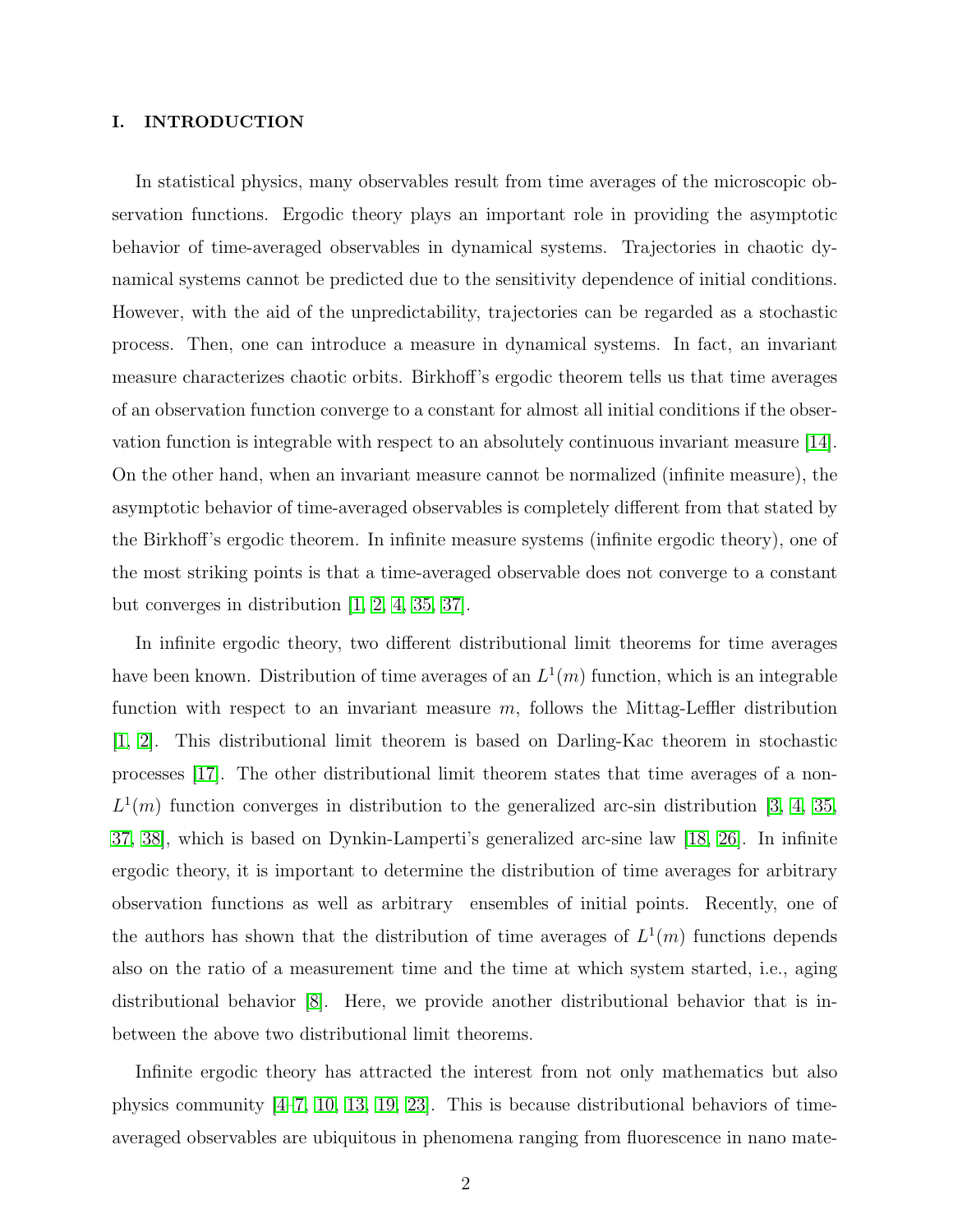rial [\[15\]](#page-21-8) to biological transports [\[21,](#page-21-9) [33,](#page-22-3) [39\]](#page-23-2). Theoretical studies on distributional behaviors of time-averaged observables have been extensively conducted using stochastic models with divergent mean trapping-time distributions such as continuous-time random walks [\[22,](#page-22-4) [30\]](#page-22-5), random walk with static disorder [\[29\]](#page-22-6), and dichotomous processes [\[28\]](#page-22-7). The distribution function of time-averaged observables depends on the type of observation function. In particular, the distribution of time-averaged mean square displacement follows the Mittag-Leffler distribution [\[22,](#page-22-4) [30\]](#page-22-5), while that of the ratio of occupation time of on state in dichotomous processes follows the generalized arc-sine distribution [\[28\]](#page-22-7). Although distributional limit theorems in stochastic processes have been elucidated, it will be possible to construct another distributional limit theorem of time-averaged observables by introducing another type of the observation function in stochastic models with divergent mean trapping-time distributions. In fact, one of the authors has shown a novel distributional behavior for time-averaged mean square displacements in stored-energy-driven Lévy flight  $[11, 12]$  $[11, 12]$ .

In this paper, we provide a novel distribution for time averages of a class of non- $L^1(m)$ functions in one-dimensional maps with indifferent fixed points having infinite invariant measures. The value of the observation function at the indifferent fixed point is zero. Because the observation function is non- $L^1(m)$ , the generalized arc-sine distribution can be applied to those observation functions. However, it only gives a trivial result that time averages converge to zero. Our distributional limit theorem gives a non-trivial broad distribution of normalized time averages. In other words, we refine the distribution of normalized time averages of such observation functions by introducing a normalizing sequence. The proof is based on a stochastic process induced by a renewal process proposed here, which mimics a Birkhoff sum of a non- $L^1(m)$  function.

# II. FROM DYNAMICAL SYSTEM TO STOCHASTIC PROCESS: PARTIAL SUMS OF NON- $L^1(m)$  FUNCTIONS

A dynamical system considered here is a transformation  $T : [0, 1] \rightarrow [0, 1]$  which satisfies the following conditions for some  $c \in (0,1)$ : (i) the restrictions  $T : (0, c) \rightarrow (0, 1)$  and  $T:(c,1) \to (0,1)$  are  $C^2$  and onto, and have  $C^2$ -extensions to the respective closed intervals; (ii)  $T'(z) > 1$  on  $(0, c] \cup [c, 1]; T'(0) = 1$ ; (iii)  $T(z) - z$  is regularly varying at zero with index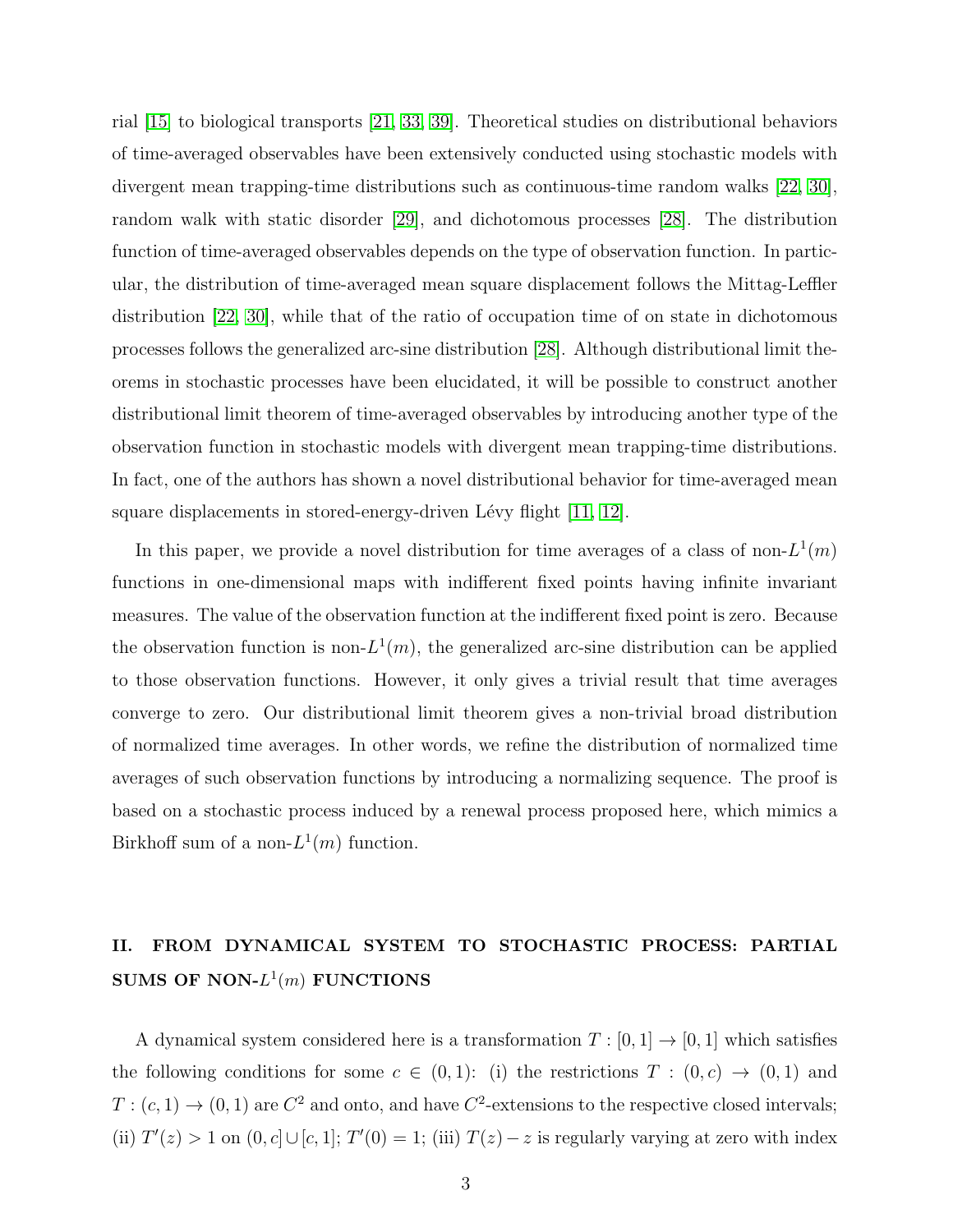

<span id="page-3-1"></span>FIG. 1. Transformation [\(1\)](#page-3-0) with  $\alpha = 0.5$ . The origin,  $z = 0$ , is the indifferent fixed point, i.e.,  $T'(0) = 1$ . The sequence  $c_n$  is plotted for  $n = 0, 1$ , and 2.

 $1 + 1/\alpha$ ,  $T(z) - z \sim az^{1+1/\alpha}$  ( $\alpha > 0$ ). For example, a transformation,

<span id="page-3-0"></span>
$$
T_{\alpha}(z) = z \left( 1 + \left( \frac{z}{1+z} \right)^{\frac{1-\alpha}{\alpha}} - z^{\frac{1-\alpha}{\alpha}} \right)^{-\frac{\alpha}{1-\alpha}} \text{ (mod 1)},\tag{1}
$$

satisfies the conditions  $(a = 1)$ . It is known that an invariant measure m of the map is given by  $dm/dz \propto z^{-1/\alpha}$  ( $z \to 0$ ) [\[34\]](#page-22-8). Thus, the invariant measure cannot be normalized for  $\alpha \leq 1$ . While this dynamical system has zero-Lyapunov exponent, the dynamical instability can be characterized as a sub-exponential instability [\[7,](#page-21-4) [19,](#page-21-7) [23\]](#page-22-2).

For  $z_t \equiv T^t(z_0) \approx 0$ , the following ordinary differential equation can be used to describe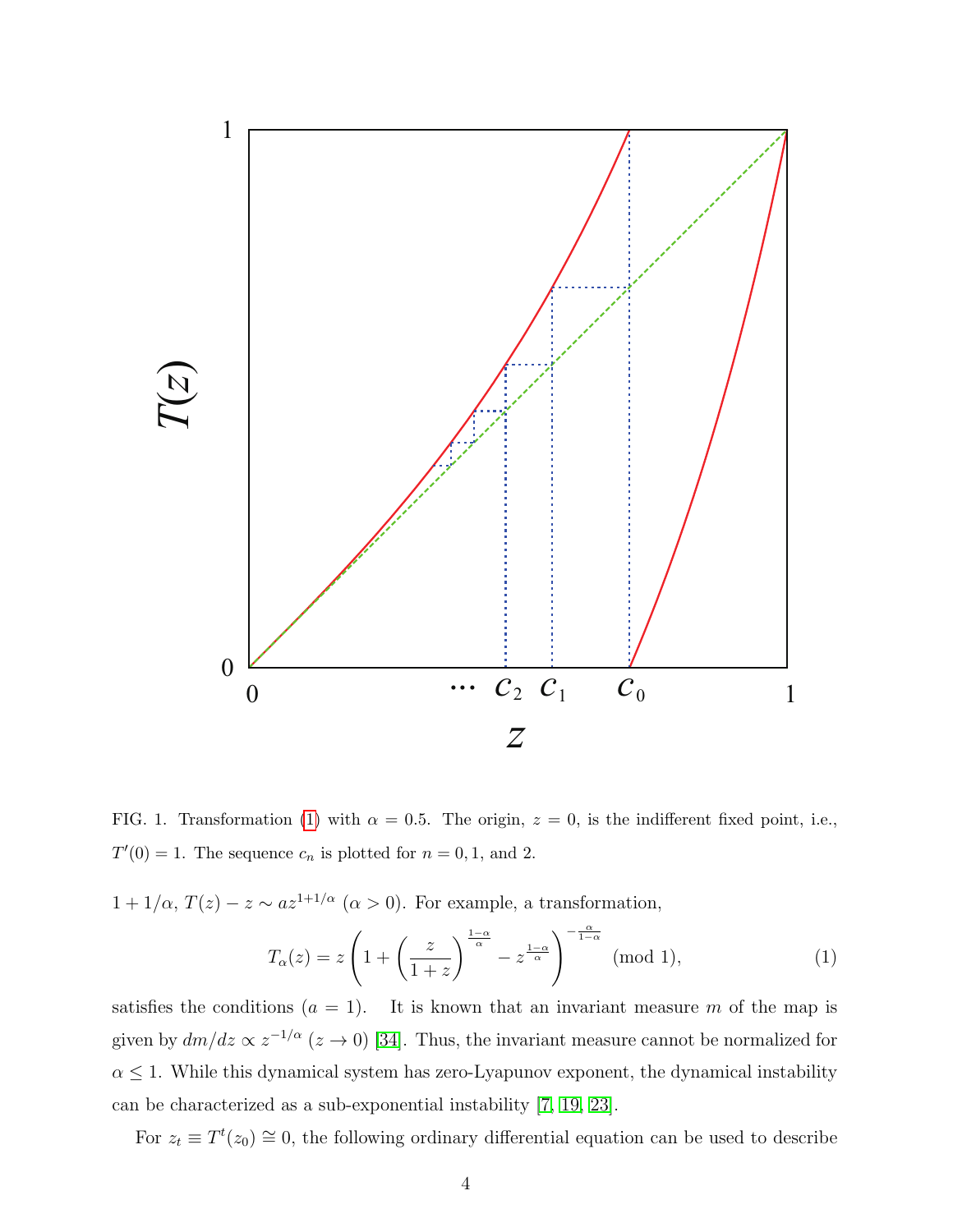the dynamics [\[20,](#page-21-12) [27\]](#page-22-9):

<span id="page-4-0"></span>
$$
\frac{d\tilde{z}_t}{dt} = a\tilde{z}_t^{1+1/\alpha},\tag{2}
$$

where we use  $\tilde{z}_t$  as the solution of the ordinary differential equation [\(2\)](#page-4-0) with an initial condition  $\tilde{z}_0 = z_0$ . The solution is given by

<span id="page-4-1"></span>
$$
\tilde{z}_t = \tilde{z}_0 \left( 1 - \frac{t}{\tau} \right)^{-\alpha},\tag{3}
$$

where

<span id="page-4-2"></span>
$$
\tau = \alpha / (\tilde{z}_0^{1/\alpha} a) \tag{4}
$$

is a characteristic time scale that a trajectory with initial point  $\tilde{z}_0$  escapes from [0, c]. In fact, a time when  $\tilde{z}_t$  becomes unity denoted by  $t_c$ , i.e.,  $\tilde{z}_{t_c} = 1$ , is given by  $t_c = \tau - \alpha/a$ . In what follows, we use a sequence  $c_n$  defined by  $c_n = T(c_{n+1})$  with  $c_n < c$   $(n = 1, 2, \dots)$  and  $c_0 = c$ (see Fig. [1\)](#page-3-1). Trajectory is reinjected to  $[0, c]$  from  $(c, 1]$ . Because this dynamical system has a sub-exponential dynamical instability, the reinjection points,  $z_0$ , can be regarded as a random variable, and it is known that the reinjection points are almost uniformly distributed on [0, c]. Because the distribution of  $\tau$  is determined by that of  $z_0$ , by assuming the probability density function (PDF) of  $z_0$  is uniform on [0, c], we have the PDF of residence times on  $[0, c]$ :

<span id="page-4-3"></span>
$$
w(\tau) \sim \frac{A_c}{|\Gamma(-\alpha)|} \tau^{-1-\alpha} \quad \text{as } \tau \to \infty \ (z_0 \to 0), \tag{5}
$$

where  $A_c$  depends on not only  $\alpha$  and  $c$  but also details of the map  $T(x)$ . We note that the mean residence time  $\langle \tau \rangle$  diverges when an invariant measure cannot be normalized  $(\alpha \leq 1)$ . Here, we give a rigorous result that a normalized Birkoff's sum can be represented by the trajectory generated by Eq. [\(2\)](#page-4-0).

**Lemma 1.** For  $t \ll N$ , there exists  $N > 0$  such that  $z_t < \tilde{z}_t < z_{t+1}$  where  $z_0 = \tilde{z}_0 = c_N$ .

*Proof.* By Eqs.  $(3)$  and  $(4)$ , we have

$$
\tilde{z}_1 - z_1 = c_N \left( 1 - \frac{c_N^{1/\alpha} a}{\alpha} \right)^{-\alpha} - c_{N-1} > c_N + a c_N^{1+1/\alpha} - c_{N-1} \simeq 0,\tag{6}
$$

and

$$
z_2 - \tilde{z}_1 \simeq c_{N-1} + ac_{N-1}^{1+1/\alpha} - c_N \left( 1 - \frac{c_N^{1/\alpha}}{\alpha} \right)^{-\alpha} \tag{7}
$$

$$
= c_{N-1} - c_N + a(c_{N-1}^{1+1/\alpha} - c_N^{1+1/\alpha}) + o(c_N^{1+1/\alpha}).
$$
\n(8)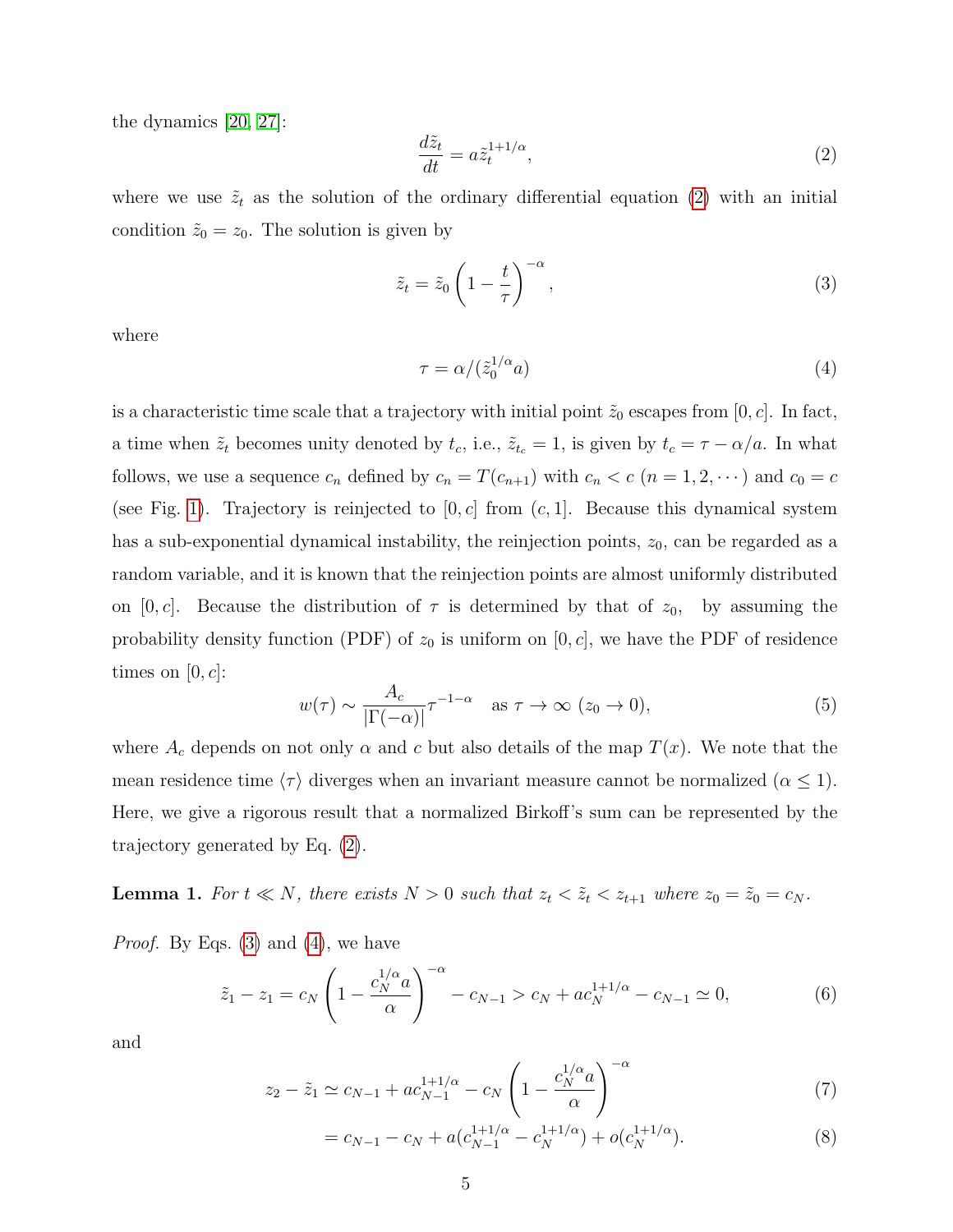Because the sequence  $c_n$  is given by  $c_n \sim \alpha^{\alpha}(an)^{-\alpha}$  for  $n \to \infty$  [\[34\]](#page-22-8), we have

$$
c_{N-1} - c_N \sim \left(\frac{\alpha}{aN}\right)^{\alpha} \left[ \left(1 - \frac{1}{N}\right)^{-\alpha} - 1 \right] \sim a \left(\frac{\alpha}{aN}\right)^{\alpha+1} = O(N^{-1-\alpha}),\tag{9}
$$

and

$$
c_N^{1+1/\alpha} \sim \left(\frac{\alpha}{aN}\right)^{\alpha+1}.\tag{10}
$$

It follows that  $\tilde{z}_1 > z_1$ ,  $z_2 > \tilde{z}_1$  and  $z_2 - \tilde{z}_1 = O(N^{-1-\alpha})$ . We assume  $z_t < \tilde{z}_t < z_{t+1}$  and  $z_{t+1} - \tilde{z}_t = O(N^{-1-\alpha})$  for  $N \to \infty$ . Then, we have

$$
\tilde{z}_{t+1} - z_{t+1} \simeq \tilde{z}_t \left( 1 - \frac{\tilde{z}_t^{1/\alpha} a}{\alpha} \right)^{-\alpha} - z_t - az_t^{1+1/\alpha} \tag{11}
$$

$$
> \tilde{z}_t + a\tilde{z}_t^{1+1/\alpha} - z_t - a z_t^{1+1/\alpha},\tag{12}
$$

and

$$
z_{t+2} - \tilde{z}_{t+1} \simeq z_{t+1} + az_{t+1}^{1+1/\alpha} - \tilde{z}_t \left( 1 - \frac{\tilde{z}_t^{1/\alpha} a}{\alpha} \right)^{-\alpha} \tag{13}
$$

$$
= z_{t+1} - \tilde{z}_t + a(z_{t+1}^{1+1/\alpha} - \tilde{z}_t^{1+1/\alpha}) + o(N^{-1-\alpha}).
$$
\n(14)

Because we assume  $z_t < \tilde{z}_t < z_{t+1}$  and  $z_{t+1} - \tilde{z}_t = O(N^{-1-\alpha})$ , we have  $\tilde{z}_{t+1} - z_{t+1} > 0$ ,  $z_{t+2} - \tilde{z}_{t+1} > 0$  and  $z_{t+2} - \tilde{z}_{t+1} = O(N^{-1-\alpha})$ . It follows by mathematical induction that there exits N such that  $z_t < \tilde{z}_t < z_{t+1}$  for  $t \ll N$ .  $\Box$ 

Here, we consider the following bounded continuous observation function,  $f(z) \sim$  $Cz^{\frac{1}{\alpha}(1-\gamma)}$  ( $z \to 0$ ), which is not an  $L^1(m)$  function for  $\alpha \leq \gamma < 1$ ; we call this type of functions as weak non- $L^1(m)$  functions. In particular, we study statistical properties of partial sums of this type of observables,

<span id="page-5-0"></span>
$$
S_t = \sum_{k=0}^{t-1} f(z_k)
$$
 (15)

to elucidate the ergodic properties (Note that  $S_t/t$  is the time average).

**Lemma 2.** For  $z_0 \in [c_{N+1}, c_N)$  and  $l(\ll N)$ , there exists N such that

$$
\left|\sum_{k=0}^{l} f(z_k) - \int_0^l f(\tilde{z}_t) dt\right| < \Delta I,
$$
\n(16)

where  $\Delta I \equiv f(c_{N-l}) - f(c_{N+1}).$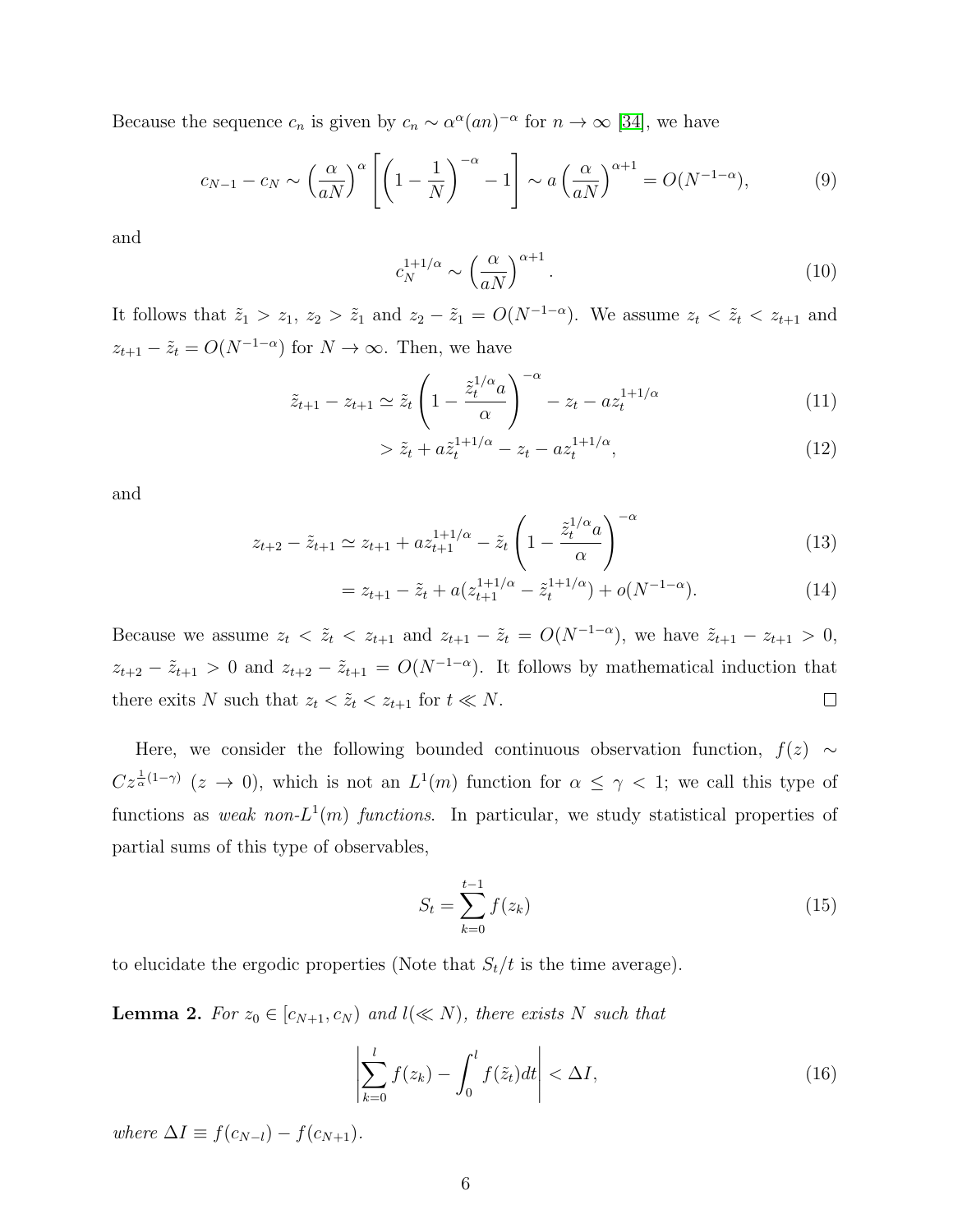*Proof.* First, we define  $I_{\text{max}}$  and  $I_{\text{min}}$  as

$$
I_{\max} = \sum_{k=N-l}^{N} f(c_k) \text{ and } I_{\min} = \sum_{k=N-l}^{N} f(c_{k+1}), \qquad (17)
$$

and

$$
\Delta I \equiv I_{\text{max}} - I_{\text{min}} = f(c_{N-l}) - f(c_{N+1}).
$$
\n(18)

By Lemma 1,

$$
I_{\min} < \sum_{k=0}^{l} f(z_k) < I_{\max}
$$
 and  $I_{\min} < \int_{0}^{l} f(\tilde{z}_t) dt < I_{\max}.$  (19)

It follows

$$
\left| \sum_{k=0}^{l} f(z_k) - \int_{0}^{l} f(\tilde{z}_t) dt \right| < \Delta I.
$$
\n(20)

Here, we decompose the function  $f(z)$  into an  $L^1(m)$  part and a non- $L^1(m)$  part, where an  $L^1(m)$  part,  $f_\delta^R(z)$ , is defined by  $f_\delta^R(z) \equiv 0$  on  $[0,\delta]$  and  $f_\delta^R(z) \equiv f(z)$  on  $(\delta,1]$ , and a non-L<sup>1</sup>(*m*) part,  $f_{\delta}^{L}(z)$ , is defined by  $f_{\delta}^{L}(z) \equiv f(z)$  on [0,  $\delta$ ] and  $f_{\delta}^{L}(z) \equiv 0$  on ( $\delta$ , 1]. By the Aaronson's distributional limit theorem,  $\sum_{k=0}^{t-1} f_{\delta}^{R}(z_k) / n^{\alpha}$  converges in distribution for all  $\delta > 0$  because  $f_{\delta}^{R}(z)$  is an  $L^{1}(m)$  function for all  $\delta > 0$ . It follows that for a sequence  $a_{n}$ such that  $a_n/n^{\alpha} \to \infty$  as  $n \to \infty$ , the normalized time averages,  $\sum_{k=0}^{t-1} f_{\delta}^{R}(z_k)/a_n$ , converge to zero:  $\sum_{k=0}^{t-1} f_{\delta}^{R}(z_k)/a_n \to 0$  as  $n \to \infty$ .

For the dynamical systems defined above, a trajectory is trapped in the interval  $[0, \delta]$  for a long time and then escapes to the other interval  $[\delta, 1]$  for small  $\delta$ . Let us consider k-th such trapping state. We note that the k-th trapping time denoted by  $\tau_k$  is approximately given by  $\alpha/a(z_{0,k}^{-1/\alpha} - \delta^{-1/\alpha})$ , where  $z_{0,k}$  is the k-th reinjection point. We will show that a partial sum during the k-th trap in  $[0, \delta]$ ,  $I(\tau_e, \tau_k) = \sum_{i=t_{k-1}}^{t_{k-1}+\tau_e} f(z_i)$ , can be replaced as  $\int_0^{\tau_e} f(\tilde{z}_t) dt$ with  $\tilde{z}_0 = z_{t_{k-1}}$ , where

<span id="page-6-0"></span>
$$
\int_0^{\tau_e} f(\tilde{z}_t) dt \sim B\tau_k^{\gamma} \left[ 1 - \left( 1 - \frac{\tau_e}{\tau_k} \right)^{\gamma} \right],\tag{21}
$$

for  $\tilde{z}_0 \to 0$ ,  $t_{k-1} = \tau_1 + \cdots + \tau_{k-1}$ ,  $\tau_e \in [0, \tau_k]$  is the elapsed time since the beginning of the trapping, and B is a constant given by  $B = (\alpha/a)^{1-\gamma}C/\gamma$ . Because we assume that  $z_{0,k}$  is uniformly distributed on [0,  $\delta$ ] or equivalently assume Eq. [\(5\)](#page-4-3), the PDF of  $I(\tau_k) \equiv$  $I(\tau_k, \tau_k) = B\tau_k^{\gamma}$  is given by

<span id="page-6-1"></span>
$$
l(x) \sim \frac{A_{\delta} B^{\frac{\alpha}{\gamma}}}{\gamma |\Gamma(-\alpha)|} x^{-1-\frac{\alpha}{\gamma}} \quad (x \to \infty).
$$
 (22)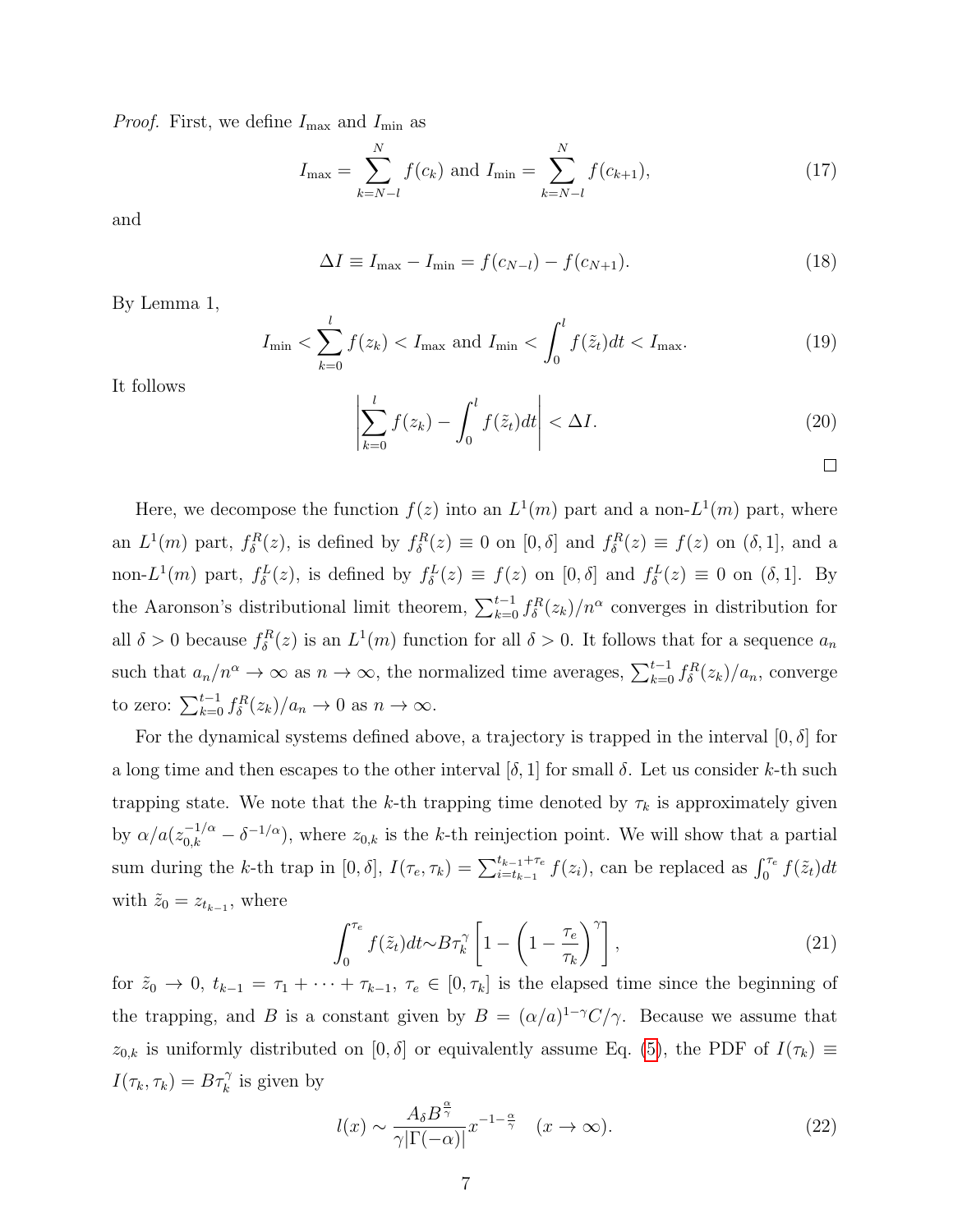We note that the constant  $A_{\delta}$  depend on  $\delta$ .

**Lemma 3.** For  $a_t \propto t^{\gamma}$ , the asymptotic behavior of the normalized time average,  $S_t/a_t$ , is given by

$$
\frac{S_t}{a_t} \sim \frac{1}{a_t} \sum_{k=1}^{N_t} I(\tau_k) + \frac{\int_0^{\tau_e} f(\tilde{z}_t) dt}{a_t},\tag{23}
$$

where  $\tilde{z}_0 = z_{t_{N_t}}$ ,  $N_t$  is the number of reinjections to  $[0, \delta]$  until time t and  $\tau_k$  is the k-th trapping time on  $[0, \delta]$  and  $\delta \ll 1$ .

Proof. A partial sum is given by

$$
S_t = \sum_{k=0}^{t-1} f_{\delta}^L(z_k) + \sum_{k=0}^{t-1} f_{\delta}^R(z_k),
$$
\n(24)

where the second term contributes to a Mittag-Leffler distribution but it can be ignored when we consider a normalized time averages of weak non- $L^1(m)$  functions, because the order of the normalizing sequence is greater than that of the return sequence. In fact, the normalizing sequences for  $f_{\delta}^R$  and  $f_{\delta}^L$  are given by  $\langle \sum_{k=0}^{t-1} f_{\delta}^R(z_k) \rangle \propto t^{\alpha}$  and  $\langle \sum_{k=0}^{t-1} f_{\delta}^L(z_k) \rangle \propto$  $t^{\gamma}$ , respectively (γ > α). Therefore, it is sufficient to consider the first term only. By Lemma 2, for  $\delta \ll 1$  and  $z_i \leq \delta$   $(i = 0, \dots, \tau_e, \dots, \tau_k)$ , there exists a constant  $\varepsilon$  such that

$$
\left| \sum_{i=0}^{\tau_k} f_{\delta}^L(z_i) - I(\tau_k) \right| < \varepsilon \text{ and } \left| \sum_{i=0}^{\tau_e} f_{\delta}^L(z_i) - \int_0^{\tau_e} f(\tilde{z}_t) dt \right| < \varepsilon,\tag{25}
$$

where the constant  $\varepsilon$  does not depend on  $\tau_k$  but depend on  $\delta$ . For  $a_t = O(t^{\gamma})$ , we have

$$
\frac{1}{a_t} \left| \sum_{k=0}^{t-1} f_{\delta}^L(z_k) - \sum_{k=1}^{N_t} I(\tau_k) - \int_0^{\tau_e} f(\tilde{z}_t) dt \right| < \frac{\varepsilon (N_t + 1)}{a_t}.\tag{26}
$$

Because  $\langle N_t \rangle \propto t^{\alpha}$  [\[10\]](#page-21-5), the left-hand-side goes to zero as  $t \to \infty$ .

In the following sections, we will show that there exists a sequence  $a_t$  such that the normalized time average,  $S_t/a_t$ , converges in distribution:

$$
\frac{1}{a_t} \sum_{k=0}^{t-1} f(z_k) \Rightarrow Y_{\alpha,\gamma} \quad \text{as} \quad n \to \infty,
$$
\n(27)

 $\Box$ 

where the Laplace transform of the random variable  $Y_{\alpha,\gamma}$  is given by Eq. [\(45\)](#page-12-0). We note that the sequence  $a_t$  is given by  $a_t \equiv \langle \sum_{k=0}^{t-1} f(z_k) \rangle \propto t^{\gamma}$ , which is not the so-called return sequence in infinite ergodic theory [\[2\]](#page-20-1). In particular, the order of the return sequence is given by  $t^{\alpha}$ , which is smaller than that of  $a_t$ , i.e.,  $t^{\alpha}/a_t \to 0$  as  $t \to \infty$ .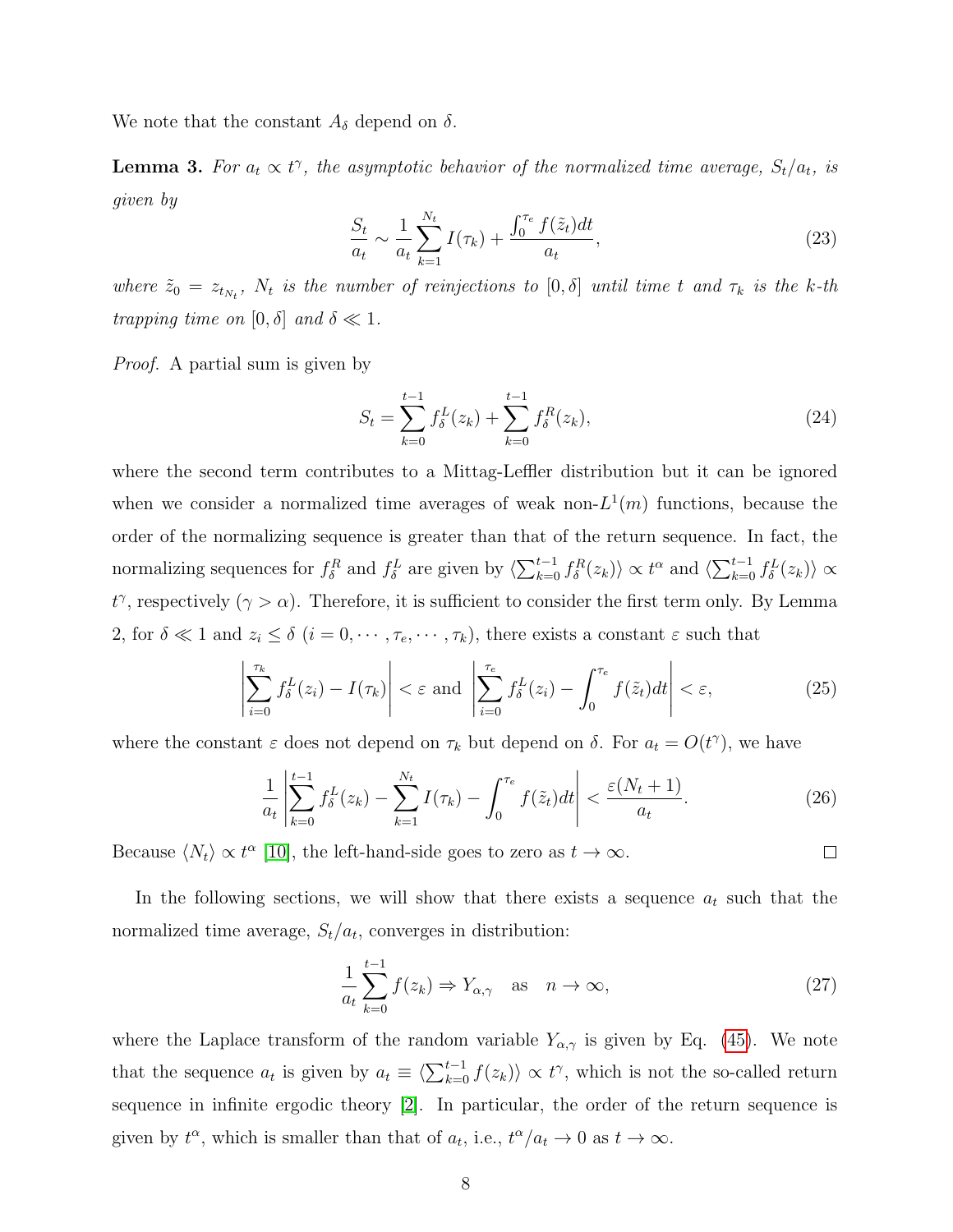

<span id="page-8-0"></span>FIG. 2. Continuous accumulation process generated by the map [\(1\)](#page-3-0) with  $\alpha = 0.5$  and  $f(z) = z^{0.6}$ . The solid line represents a partial sum  $S_t$ , which corresponds to  $X_t$  in the continuous accumulation process, while the dashed line represents the trajectory.

#### III. CONTINUOUS ACCUMULATION PROCESS

To analyze the partial sum [Eq. [\(15\)](#page-5-0)], we generalize a renewal process. Renewal process is a point process where the time intervals between point events are independent and identically distributed (i.i.d) random variables [\[16\]](#page-21-13). Because residence times near the indifferent fixed point in intermittent maps are considered to be almost i.i.d. random variables, one can apply renewal processes to study dynamical systems [\[9\]](#page-21-14).

Here, we consider a *cumulative process* by introducing an intensity of each renewal event [\[16\]](#page-21-13), where intensity is correlated with the time interval between successive renewals. This process can be characterized by the total intensity  $X_t$  until time t, whereas renewal processes are characterized by the number of renewals in the time interval  $[0, t]$ , denoted by  $N_t$ . Let  $\tau_1, \ldots, \tau_k$  be the time intervals between successive renewals, which are i.i.d. random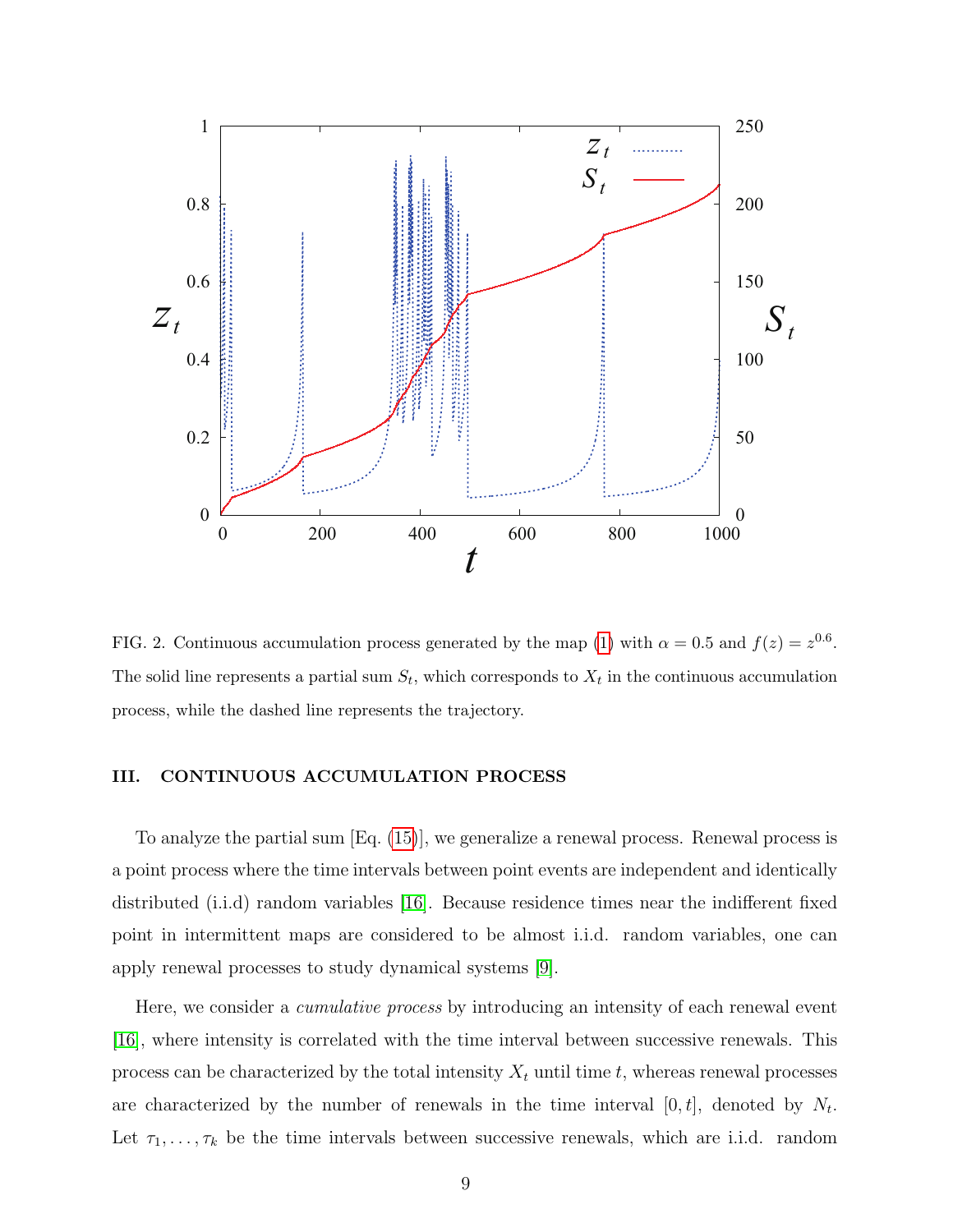variables with PDF  $w(\tau)$ . We assume that the k-th intensity is determined by the k-th interevent time (IET)  $\tau_k$  as  $I(\tau_k) \equiv B\tau_k^{\gamma}$ , where  $\gamma \in [0,1)$  and  $B > 0$ . Thus, the longer the IET between renewals becomes, the larger the intensity is. Furthermore, we propose a continuous accumulation process induced by a renewal process to consider a Birkhoff sum. In the continuous accumulation process, the intensity is gradually accumulated according to a function  $I(\tau_e, \tau_k)$  in between the two successive renewals, where  $\tau_e \in [0, \tau_k]$  is the elapsed time after the  $(k-1)$ -th renewal (see Fig. [2\)](#page-8-0). Here, we use the following intensity function:

$$
I(\tau_e, \tau_k) = I(\tau_k) \left[ 1 - \left( 1 - \frac{\tau_e}{\tau_k} \right)^{\gamma} \right]. \tag{28}
$$

This intensity function  $I(\tau_e, \tau)$  mimics an increase of the Birkhoff sum in dynamical systems [see Eq. [\(21\)](#page-6-0)]. As shown in the previous section, the following stochastic variable  $X_t$  (the integrated intensity up to time  $t$ ,

$$
X_t = \sum_{k=1}^{N_t} I(\tau_k) + I(t - t_{N_t}, \tau_{N_t+1}),
$$
\n(29)

where  $t_k = \tau_1 + \ldots + \tau_k$ , is related to the Birkhoff sum of the non-integrable function. The case in which  $\gamma = 0$  and  $B = 1$  is exactly equivalent to the usual renewal process, because  $X_t = N_t$ .

Here, we consider the case that the mean interevent times of renewals diverges ( $\alpha \leq 1$ ). In particular, we use Eq. [\(5\)](#page-4-3) as the PDF of IETs. Thus, the survival probability  $W(\tau)$  is given by

$$
W(\tau) \equiv 1 - \int_0^{\tau} w(\tau') d\tau' \sim \frac{A}{\Gamma(1-\alpha)} \tau^{-\alpha} \quad (\tau \to \infty), \tag{30}
$$

and the PDF of  $I(\tau_k)$ , denoted by  $l(x)$ , is given by Eq. [\(22\)](#page-6-1). Because the mean intensity  $\langle I \rangle$ diverges for  $\alpha \leq \gamma$ , the renewal theory cannot be straightforwardly applied.

#### IV. THEORY OF A CONTINUOUS ACCUMULATION PROCESS

#### A. Generalized renewal equation

Distribution of  $X_t$  can be derived by a generalized renewal equation, which is similar to a generalized master equation for the continuous-time random walk (CTRW) [\[32\]](#page-22-10). First, we define a joint PDF of the IET  $\tau$  and the intensity increment x as  $\psi(x,\tau) = w(\tau)\delta(x-I(\tau)),$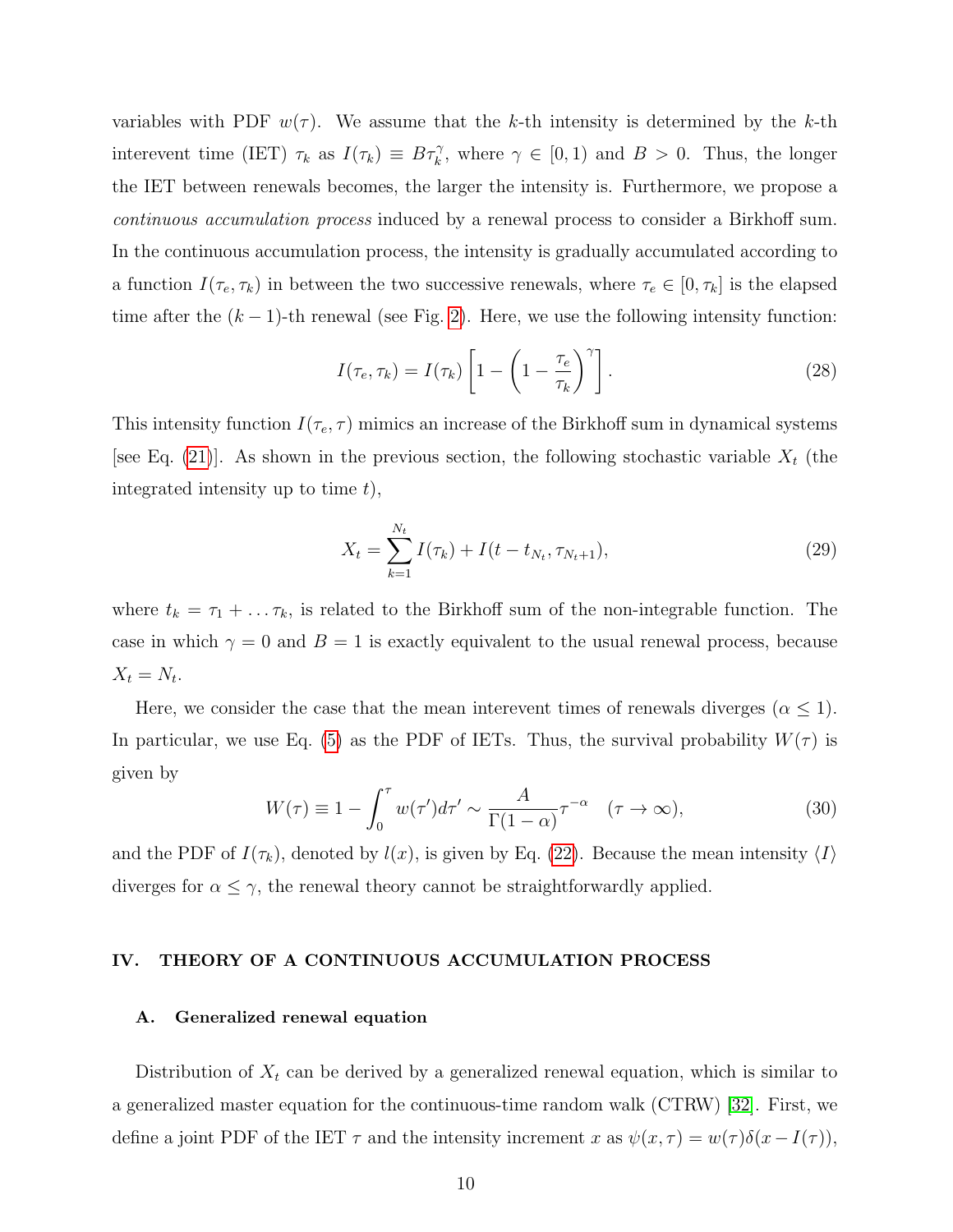and we also use  $\Psi(x, \tau_e; \tau) = \delta(x - I(\tau_e, \tau))\theta(\tau - \tau_e)$ , where  $\theta(x) = 0$  for  $x < 0$  and 1 otherwise. Let  $Q(x, t)$  be the PDF of  $X_t$  at time t when a renewal occurs, then we have

$$
Q(x,t) = \int_0^\infty dx' \psi(x',t) \delta(x-x') + \int_0^x dx' \int_0^t dt' \psi(x',t') Q(x-x',t-t').
$$
 (31)

The conditional PDF of  $X_t$  at time t on the condition of  $\tau_{N_t+1} = \tau$ , denoted by  $P(x, t; \tau)$  is given by

$$
P(x,t;\tau) = \int_0^x dx' \int_0^t dt' \Psi(x',t';\tau) Q(x-x',t-t') + \Psi(x,t;\tau). \tag{32}
$$

It follows that the PDF of  $X_t$  at time t reads

$$
P(x,t) = \int_0^\infty w(\tau)P(x,t;\tau)d\tau.
$$
\n(33)

Here, we assume that a renewal occurs at time  $t = 0$ , i.e., ordinary renewal process [\[16\]](#page-21-13). Using the double Laplace transform with respect to time  $(t \to s)$  and  $X_t$   $(x \to k)$ , defined by

$$
\hat{P}(k,s) \equiv \int_0^\infty dt \int_0^\infty dx e^{-st-kx} P(x,t),\tag{34}
$$

we have

$$
\hat{P}(k,s) = \int_0^\infty \frac{w(\tau)\hat{\Psi}(k,s;\tau)}{1-\hat{\psi}(k,s)}d\tau,\tag{35}
$$

where

$$
\hat{\psi}(k,s) \equiv \int_0^\infty d\tau \int_0^\infty dx e^{-s\tau - kx} \psi(x,\tau) = \int_0^\infty e^{-s\tau} e^{-kI(\tau)} w(\tau) d\tau,\tag{36}
$$

and

$$
\hat{\Psi}(k,s;\tau) \equiv \int_0^\infty dt \int_0^\infty dx e^{-st-kx} \Psi(x,t;\tau) = \int_0^\tau e^{-st-kI(t,\tau)} dt. \tag{37}
$$

In what follows, we use the asymptotic behaviors of the Laplace transforms of  $w(\tau)$  and  $W(\tau)$ , i.e.,  $1 - \hat{w}(s) \sim As^{\alpha}$  and  $\hat{W}(s) \sim As^{\alpha-1}$  for  $s \to 0$ .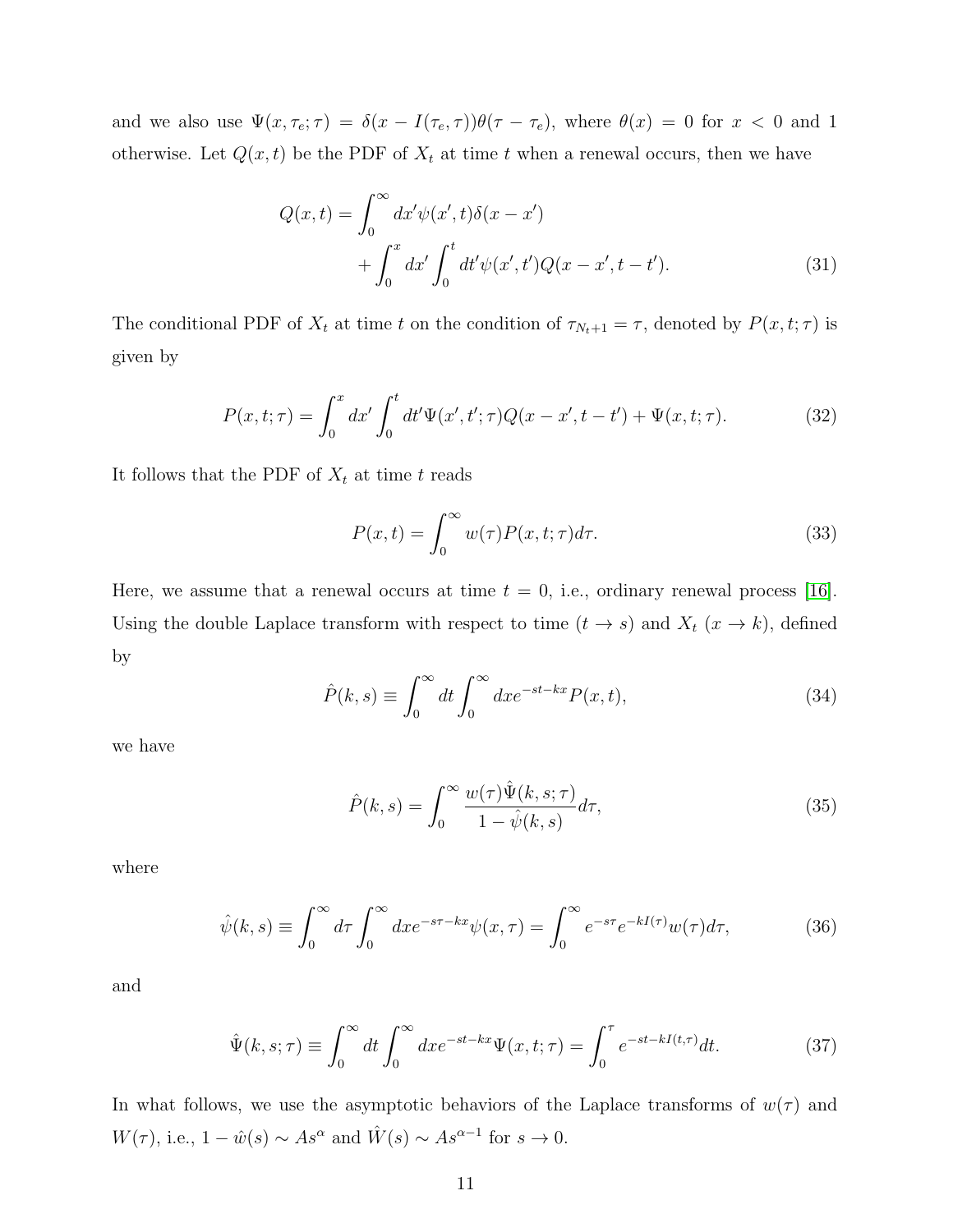### **B.** Moments of  $X_t$

#### 1. First moment

The Laplace transform of  $\langle X_t \rangle$ , denoted by  $\langle X_s \rangle$ , is given by  $\langle X_s \rangle = -\frac{\partial \hat{P}(k,s)}{\partial k}$ ∂k  $\Big|_{k=0}$ . As shown in the Appendix A, the leading order of  $\langle X_s \rangle$  is given by

$$
\langle X_s \rangle \sim \begin{cases} \frac{BM_1(\alpha, \gamma)}{|\Gamma(-\alpha)|} \frac{1}{s^{1+\gamma}}, & (\gamma > \alpha) \\ \frac{B}{|\Gamma(-\alpha)|} \frac{1}{s^{1+\alpha}} \log\left(\frac{1}{s}\right), & (\gamma = \alpha) \\ \frac{\langle I \rangle}{A} \frac{1}{s^{1+\alpha}}, & (\gamma < \alpha) \end{cases}
$$
(38)

where  $M_1(\alpha, \gamma) = \Gamma(\gamma - \alpha) \left[1 + \frac{\gamma(\gamma - \alpha)}{1 + \alpha - \gamma}\right]$ . The inverse Laplace transform reads

<span id="page-11-0"></span>
$$
\langle X_t \rangle \sim \begin{cases} \frac{BM_1(\alpha, \gamma)}{|\Gamma(-\alpha)|\Gamma(1+\gamma)} t^{\gamma}, & (\gamma > \alpha) \\ \frac{B}{|\Gamma(-\alpha)|\Gamma(1+\alpha)} t^{\alpha} \log t, & (\gamma = \alpha) \\ \frac{\langle I \rangle}{A\Gamma(1+\alpha)} t^{\alpha}. & (\gamma < \alpha) \end{cases}
$$
(39)

We note that the asymptotic behavior of  $\langle X_t \rangle$  is determined by  $B, \alpha$ , and  $\gamma$ . In other words, it does not depend on A.

#### 2. Second moment

The Laplace transform for the second moment of  $X_t$ , denoted by  $\langle X_s^2 \rangle$  is given by  $\langle X_s^2 \rangle =$  $\partial^2 \hat{P}(k,s)$  $\overline{\partial k^2}$  $\Big|_{k=0}$ . As shown in the Appendix B, the leading order of  $\langle X_s^2 \rangle$  is given by

$$
\langle X_s^2 \rangle \sim \begin{cases} \frac{B^2 M_2(\alpha, \gamma)}{|\Gamma(-\alpha)|} \frac{1}{s^{1+2\gamma}}, & (\gamma > \alpha) \\ \frac{2B^2}{|\Gamma(-\alpha)|^n} \frac{1}{s^{1+2\alpha}} \log^2\left(\frac{1}{s}\right), & (\gamma = \alpha) \\ \frac{2\langle I \rangle^2}{A^2} \frac{1}{s^{1+2\alpha}}, & (\gamma < \alpha) \end{cases}
$$
(40)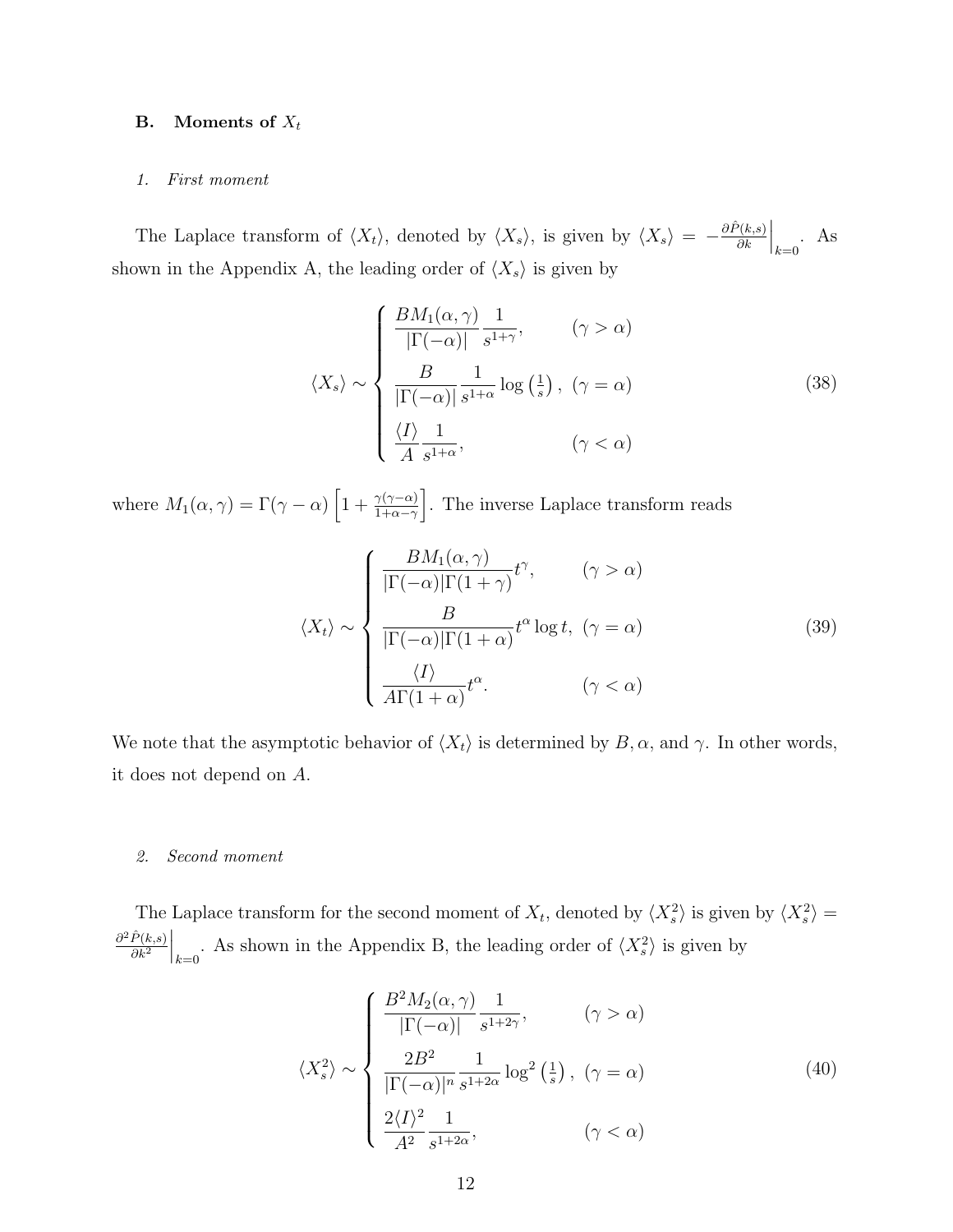where  $M_2(\alpha, \gamma) = \left\{1 + \frac{\gamma^2 (2\gamma - \alpha)}{2 + \alpha - \gamma}\right\}$  $\frac{2(2\gamma-\alpha)}{2+\alpha-\gamma}\bigg\}\Gamma(2\gamma-\alpha)+\bigg\{1+\frac{\gamma(\gamma-\alpha)}{1+\alpha-\gamma}\bigg\}\frac{2\Gamma(\gamma-\alpha)^2}{|\Gamma(-\alpha)|}$  $\frac{\Gamma(\gamma-\alpha)^2}{\Gamma(-\alpha)}$ . The inverse Laplace transform reads

<span id="page-12-2"></span>
$$
\langle X_t^2 \rangle \sim \begin{cases} \frac{B^2 M_2(\alpha, \gamma)}{|\Gamma(-\alpha)| \Gamma(1+2\gamma)} t^{2\gamma}, \ (\gamma > \alpha) \\ \frac{2B^2}{|\Gamma(-\alpha)|^n} t^{2\alpha} (\log t)^2, \quad (\gamma = \alpha) \\ \frac{2\langle I \rangle^2}{A^2} t^{2\alpha}. \qquad (\gamma < \alpha) \end{cases}
$$
(41)

#### 3. nth moment

As shown in the Appendix C, the leading order of the Laplace transform of  $\langle X_t^n \rangle$  with  $n > 0$  for  $s \to 0$  is given by

$$
\langle X_s^n \rangle = \hat{P}^{(n)}(0, s)
$$
  
\n
$$
\sim \begin{cases}\n\frac{B^n M_n(\alpha, \gamma)}{|\Gamma(-\alpha)|} \frac{1}{s^{1+n\gamma}} & (\gamma > \alpha) \\
\frac{(-1)^n n! [1 - \hat{\psi}(s)]}{s[1 - \hat{\psi}(0, s)]^{n+1}} {\hat{\psi}'(0, s)}^n & (\gamma \le \alpha)\n\end{cases}
$$
\n
$$
\sim \begin{cases}\n\frac{B^n M_n(\alpha, \gamma)}{|\Gamma(-\alpha)|} \frac{1}{s^{1+n\gamma}}, & (\gamma > \alpha) \\
\frac{n! B^n}{|\Gamma(-\alpha)|} \frac{1}{s^{1+n\alpha}} \left\{ \log \left(\frac{1}{s}\right) \right\}^n, & (\gamma = \alpha) \\
\frac{n! \langle I \rangle^n}{A^n} \frac{1}{s^{1+n\alpha}}, & (\gamma < \alpha).\n\end{cases}
$$
\n(43)

where  $M_n(\alpha, \gamma)$  is given by (S14). The inverse Laplace transform reads

<span id="page-12-1"></span>
$$
\langle X_t^n \rangle \sim \begin{cases} \frac{B^n M_n(\alpha, \gamma)}{|\Gamma(-\alpha)| \Gamma(1+n\gamma)} t^{n\gamma} & (\gamma > \alpha) \\ \frac{n! B^n}{|\Gamma(-\alpha)|^n \Gamma(1+n\alpha)} t^{n\alpha} (\log t)^n & (\gamma = \alpha) \\ \frac{n! \langle I \rangle^n}{A^n \Gamma(1+n\alpha)} t^{n\alpha} & (\gamma < \alpha). \end{cases}
$$
(44)

It follows that  $X_t/\langle X_t \rangle$  converges in distribution to  $Y_{\alpha,\gamma}$ , where

<span id="page-12-0"></span>
$$
\langle e^{zY_{\alpha,\gamma}} \rangle = \begin{cases} \sum_{k=0}^{\infty} \frac{M_k(\alpha,\gamma)z^k}{k!M_1(\alpha,\gamma)^k \Gamma(1+k\gamma)} & (\gamma > \alpha) \\ \sum_{k=0}^{\infty} \frac{\Gamma(1+\alpha)^k z^k}{\Gamma(1+k\alpha)} & (\gamma \le \alpha), \end{cases}
$$
(45)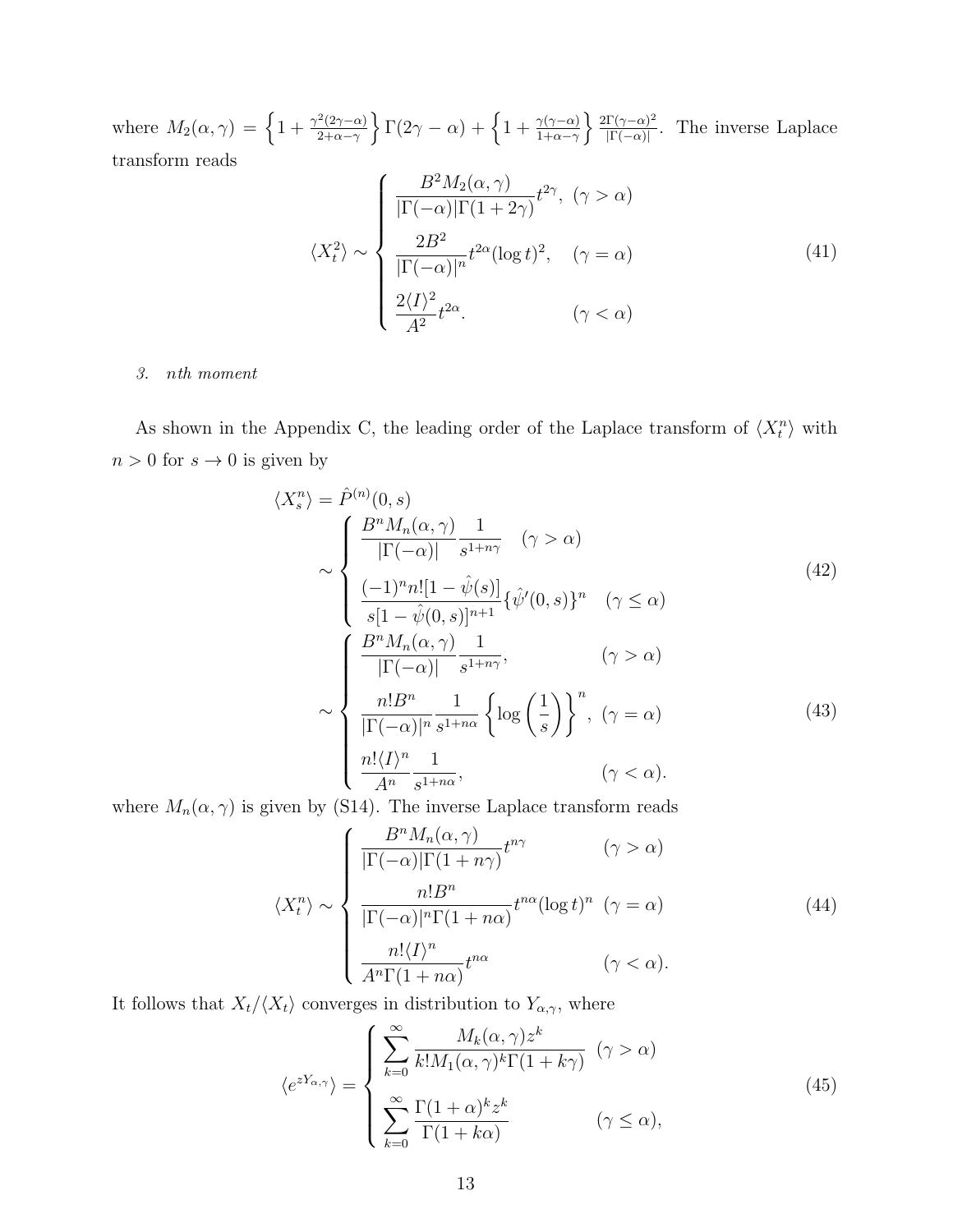and  $M_0(\alpha, \gamma) = 1$ . We note that the distribution of the normalized random variable  $X_t/\langle X_t \rangle$ does not depend on  $\gamma$  for  $\gamma \leq \alpha$  (in this case the observation function is  $L^1(m)$  in the dynamical system) and the distribution is called the Mittag-Leffler distribution of order  $\alpha$ , whereas the distribution of a scaled sum  $X_t/\langle X_t \rangle$  for  $\gamma > \alpha$  converges to a time-independent non-trivial distribution, which is not the Mittag-Leffler distribution. Figure [3](#page-14-0) shows the PDFs of  $X_t/\langle X_t \rangle$  for different  $\alpha$  and  $\gamma$ .

# V. DISTRIBUTION OF TIME AVERAGES OF WEAK NON- $L^1(m)$  FUNCTIONS

In the previous section, we have shown that the normalized random variable  $X_t/\langle X_t\rangle$ converges to  $Y_{\alpha,\gamma}$  in distribution. Because  $S_t = \sum_{k=0}^{t-1} f(z_k)$  can be represented by  $X_t$  for  $\gamma > \alpha$  (Lemma 3), we have the following proposition for the distribution of time average of a weak non- $L^1(m)$  function.

**Proposition 1.** For a transformation satisfying the conditions  $(i)$ ,  $(ii)$ , and  $(iii)$ , and a bounded continuous observation function  $f(z) \sim C z^{\frac{1}{\alpha}(1-\gamma)}$   $(z \to 0)$  with  $\alpha \leq 1$  and  $\alpha$  $\gamma$  < 1, there exists sequence  $a_n$  such that the normalized time average,  $S_n/a_n$ , converges in distribution:

$$
\frac{1}{a_n} \sum_{k=0}^{n-1} f(z_k) \Rightarrow Y_{\alpha,\gamma} \quad \text{as} \quad n \to \infty,
$$
\n(46)

where the Laplace transform of the random variable  $Y_{\alpha,\gamma}$  is given by Eq. [\(45\)](#page-12-0).

**Remark 1.** The sequence  $a_n$  is given by  $a_n = \langle S_n \rangle \propto n^{\gamma}$  for  $\gamma > \alpha$ , which is not the return sequence, where  $\langle \cdot \rangle$  means an average with respect to the initial point  $z_0$ .

*Proof.* By Lemma 3, the distribution of time averages of  $f(z)$  in the dynamical system considered here can be regarded as that in a continuous accumulation process. The result in section 4 implies the proposition.  $\Box$ 

To demonstrate our proposition, we use the map  $T_{\alpha} : [0, 1] \to [0, 1]$  with  $\alpha \leq 1$  [\[36\]](#page-22-11) defined by Eq. [\(1\)](#page-3-0) The asymptotic behavior of  $T(x)$  for  $x \to 0$  is given by  $T_\alpha(x) - x \sim x^{1+1/\alpha}$ . Thus,  $a = 1$ . The invariant density  $\rho_{\alpha}(x)$  of this map is exactly known as [\[36\]](#page-22-11)

$$
\rho_{\alpha}(x) = \frac{C_{\alpha}}{x^{\frac{1}{\alpha}}} + \frac{C_{\alpha}}{(1+x)^{\frac{1}{\alpha}}},\tag{47}
$$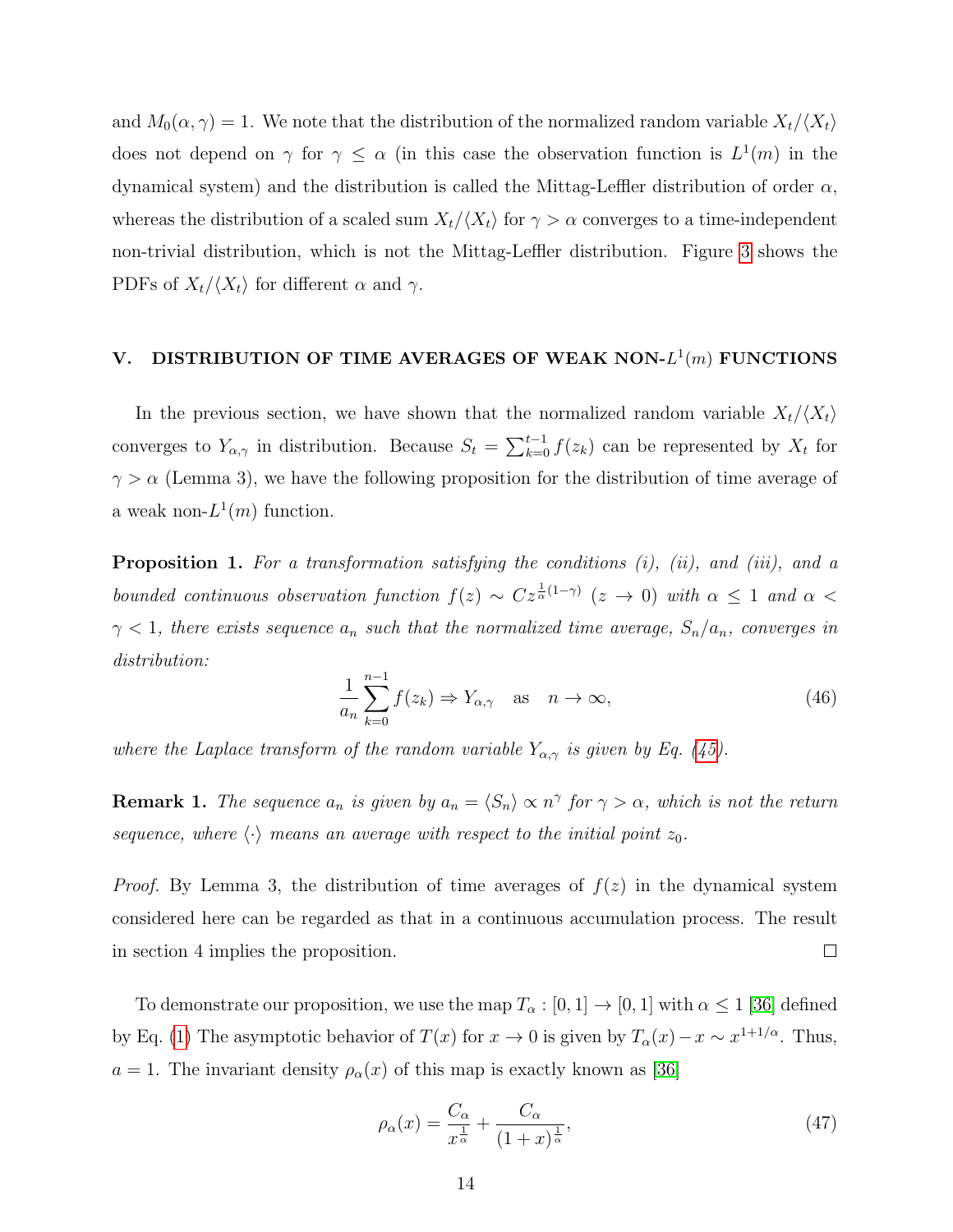

<span id="page-14-0"></span>FIG. 3. Probability density functions of  $y = X_t/\langle X_t \rangle$  for (a)  $\alpha = 0.25$ , (b)  $\alpha = 0.5$  and (c)  $\alpha = 0.75$ . The PDFs are obtained by numerical simulations of continuous accumulation processes. Total simulation time t is  $10^7, 10^6$  and  $10^5$  for  $\alpha = 0.25, 0.5$  and 0.75, respectively. PDFs crucially depend on  $\gamma$  for  $\gamma > \alpha$ . Because of finite simulation time, PDFs for  $\gamma < \alpha$  slightly depend on  $\gamma$ . In the numerical simulations, we used the PDF of  $\tau$  as  $w(\tau) = \alpha \tau^{-1-\alpha}$   $(\tau \ge 1)$  and  $B = 1$ .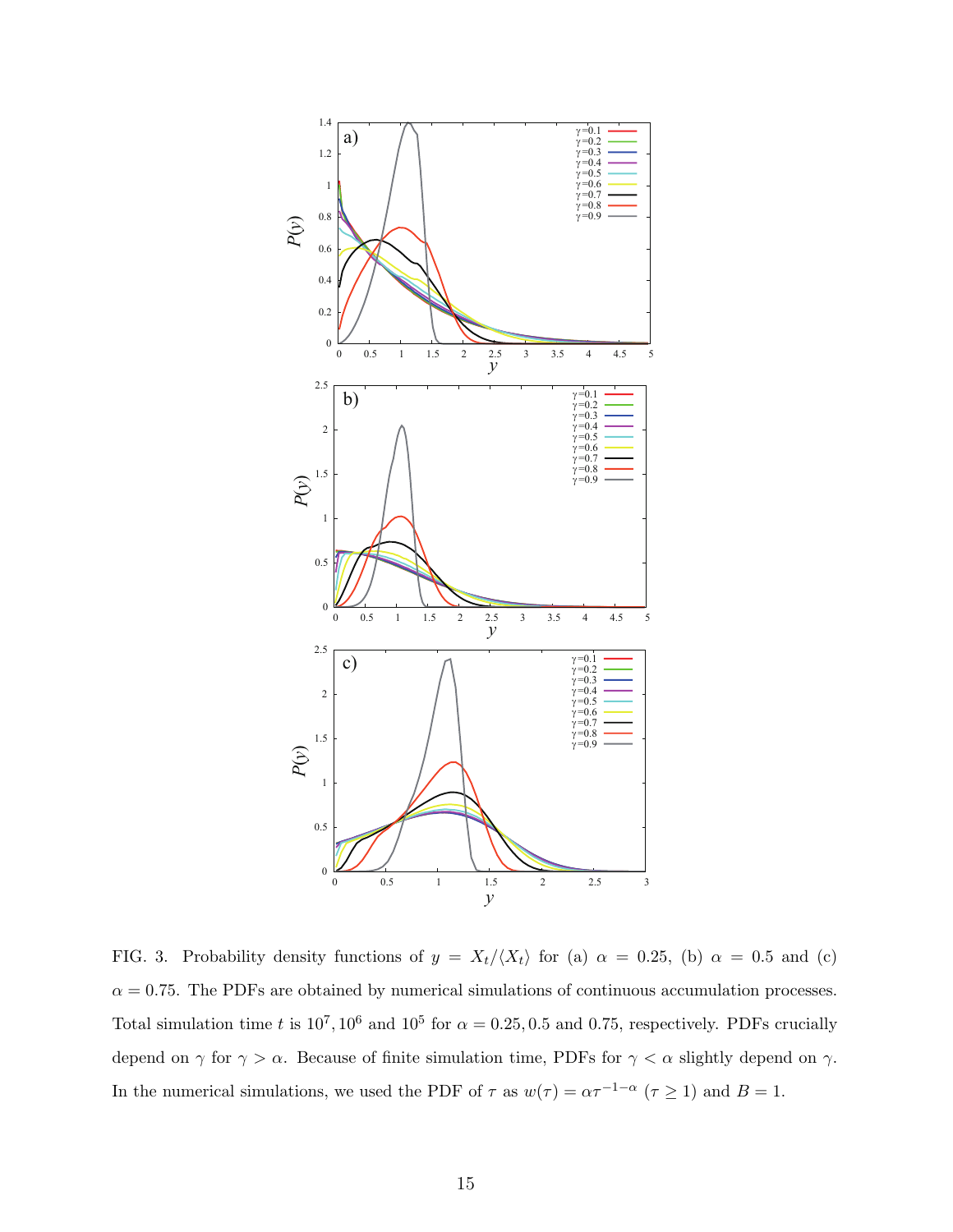where  $C_{\alpha}$  is a multiplicative constant. By numerical simulations, we have confirmed that the asymptotic behaviors of moments of  $S_t$  are well described by the theory [\(44\)](#page-12-1) as shown in Fig. [4.](#page-16-0) Figure [5](#page-17-0) shows that PDF of  $S_t/\langle S_t \rangle$  is in good agreement with the PDF of  $X_t/\langle X_t \rangle$ in the corresponding continuous accumulation process.

Because the ensemble average of  $f(z)$  with respect to an infinite measure diverges, one cannot obtain a relation between the time average and the ensemble average with respect to the infinite measure. However, we have shown that  $\langle S_t/t^{\gamma} \rangle$  converges to a constant, and the constant is determined by  $\alpha, \gamma$ , and B. Because these constants are determined by the asymptotic behaviors of  $T(z)$  and  $f(z)$ , the normalizing sequence,  $a_n$ , in the proposition can be determined by the asymptotic behaviors of  $T(z)$  and  $f(z)$ . In other words, the sequence does not depend on the details of a map  $T(z)$  and  $f(z)$  except for a small z behavior. We have numerically confirmed them (not shown).

#### VI. CONCLUSION

For one-dimensional intermittent maps with infinite invariant measures, we have shown a novel distributional behavior for time averages of weak non- $L^1(m)$  functions. The distribution refines the generalized arc-sine distribution of time average for weak non- $L^1(m)$ functions because the normalizing sequence is not n but is proportional to  $n^{\gamma}$  ( $\gamma$  < 1). Therefore, the distribution is not the generalized arc-sine distribution nor the Mittag-Leffler distribution. In other words, we have made an important first step for a foundation of the third distributional limit theorem in infinite ergodic theory. Recently, distributional behaviors in intermittent maps with more than two indifferent fixed points has been studied [\[24,](#page-22-12) [25,](#page-22-13) [31\]](#page-22-14). This kind of extension will be interesting for a future work. The proof of our proposition is based on the theory of the continuous accumulation process proposed here. Our result is summarized in Fig. [6.](#page-17-1) This novel distributional limit theorem is related to a distributional behavior of time-averaged diffusion coefficients in a model of anomalous diffusion like stored-energy-driven Lévy flight [\[11\]](#page-21-10).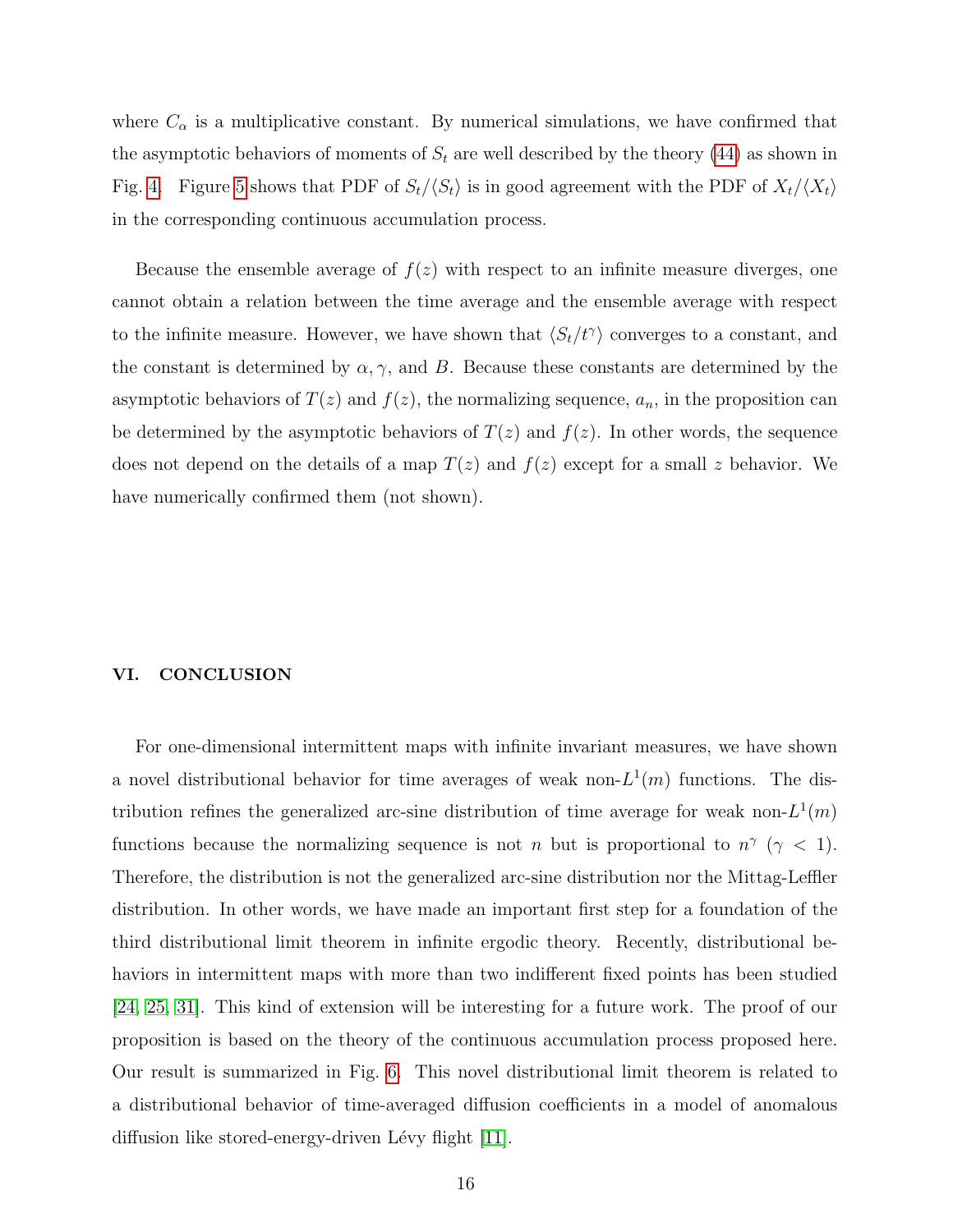

<span id="page-16-0"></span>FIG. 4. Moments of  $S_t$  in the map [\(1\)](#page-3-0), where  $\alpha = 0.5$ ,  $\gamma = 0.9$ , and  $f(z) = z^{\frac{1-\gamma}{\alpha}}$ . Symbols are the results of numerical simulations. Solid lines are the theoretical ones [\(39\)](#page-11-0), [\(41\)](#page-12-2), and [\(44\)](#page-12-1). The asymptotic behaviors are well described by the theory without fitting.

#### ACKNOWLEDGEMENT

This work was inspired by the conference of "Weak Chaos, Infinite Ergodic Theory, and Anomalous Dynamics." We are indebted to T. Miyaguchi and H. Takahashi for his helpful comments. This work was partially supported by Grant-in-Aid for Young Scientists (B) (Grant No. 26800204).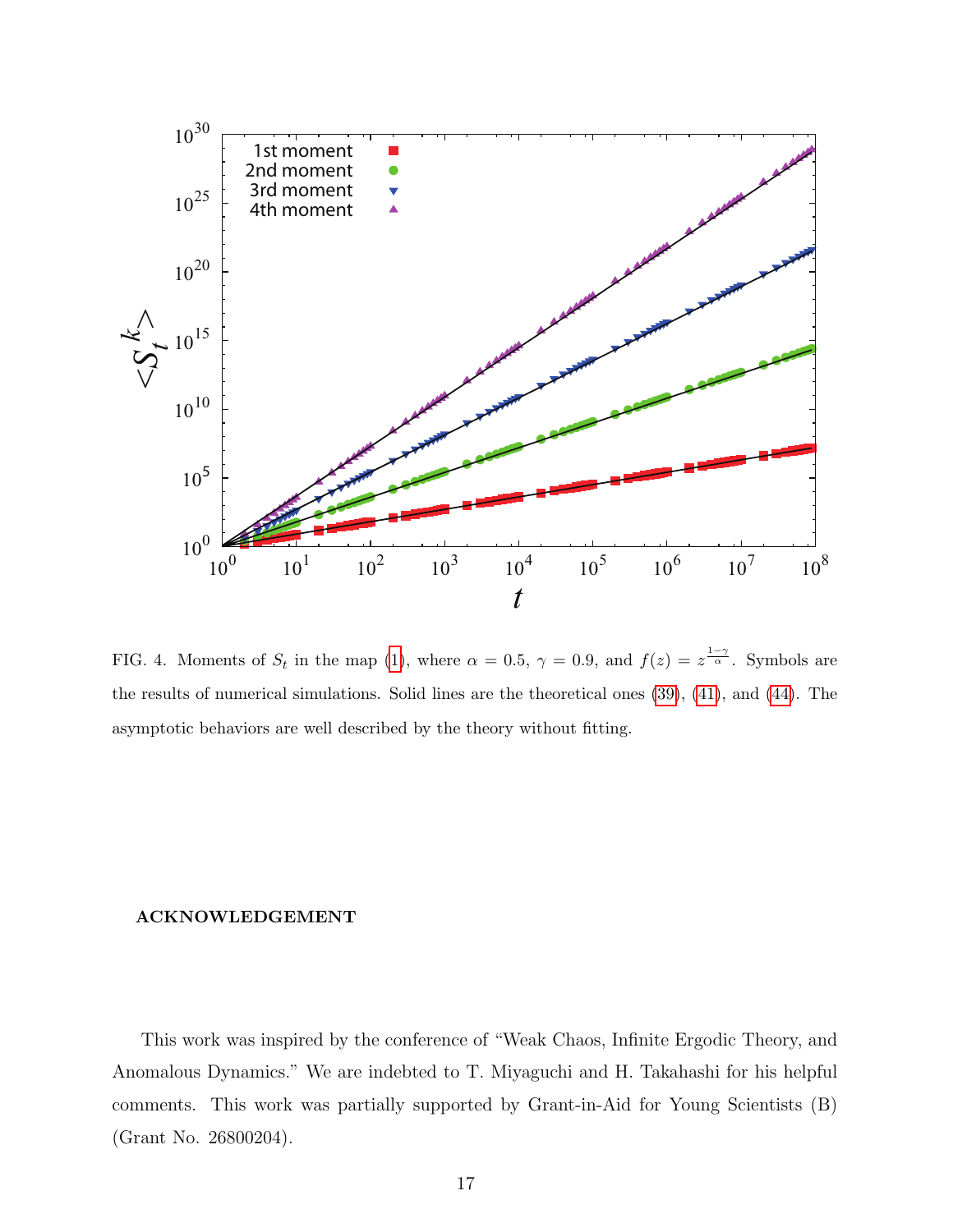

<span id="page-17-0"></span>FIG. 5. Probability density functions of  $S_t/\langle S_t \rangle$  with  $f(z) = z^{\frac{1-\gamma}{\alpha}}$  in the map [\(1\)](#page-3-0) with  $\alpha = 0.5$ for  $\gamma = 0.6$  and 0.9. Histograms are the results of numerical simulations with (a)  $\gamma = 0.6$  and (b)  $\gamma = 0.9$ . The solid lines are the PDFs obtained by numerical simulation of continuous accumulation processes. Total simulation time is  $t = 10^7$ . Histograms are in good agreement with the PDFs obtained in the corresponding continuous accumulation processes.



<span id="page-17-1"></span>FIG. 6. Summary of this work. A class of observation functions can be classified by the exponents α and γ. We note that  $\alpha \leq 1$  implies an infinite invariant measure. The exponent γ of the observation function considered here satisfies  $\alpha \leq \gamma < 1$ .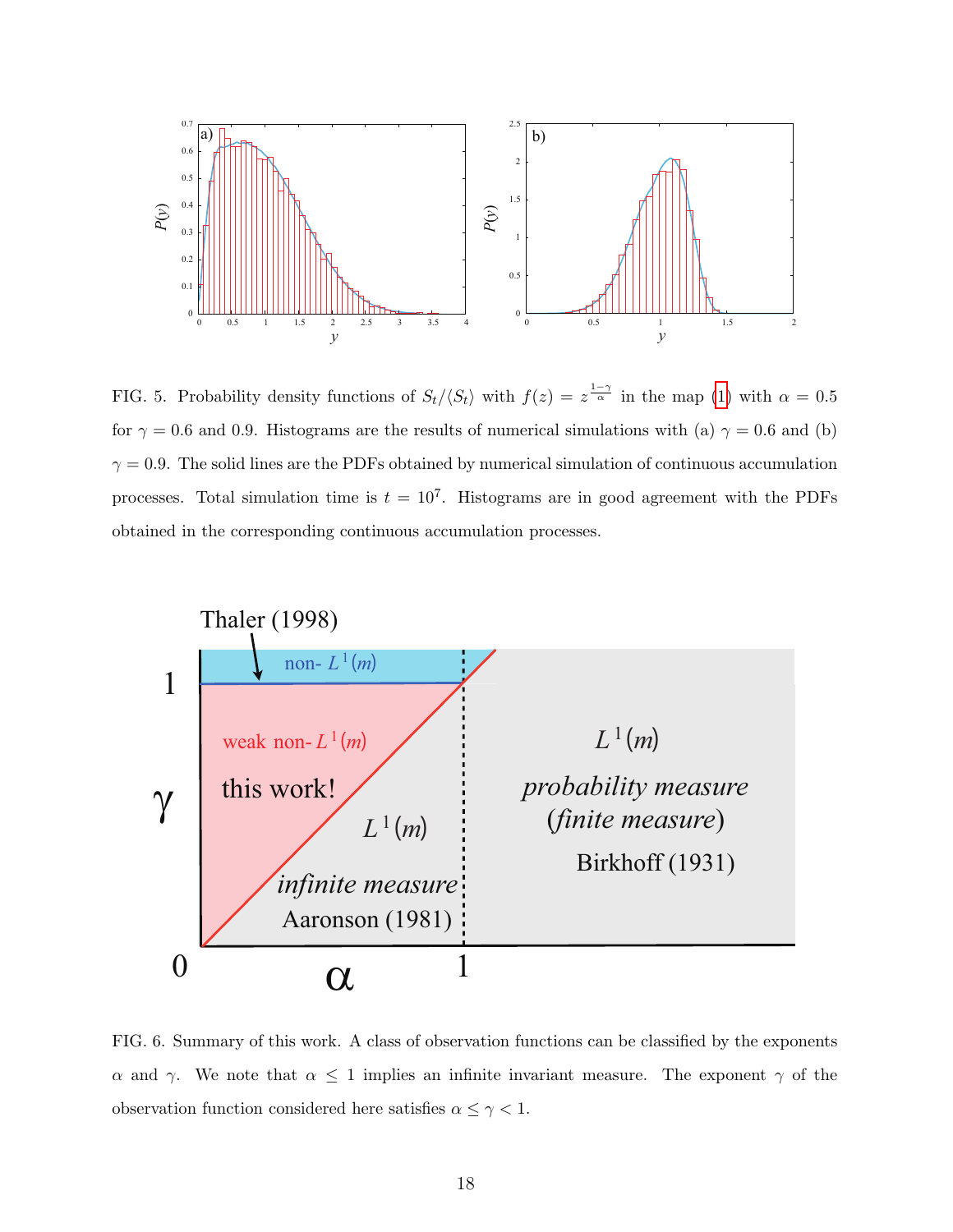# Appendix A: First moment

The Laplace transform of  $\langle X_t \rangle$  is given by

$$
\langle X_s \rangle = -\frac{\partial \hat{P}(k, s)}{\partial k} \Big|_{k=0}
$$
  
=  $-\frac{\hat{\psi}'(0, s) \int_0^\infty W(\tau) e^{-s\tau} d\tau}{[1 - \hat{\psi}(0, s)]^2} + \frac{\int_0^\infty w(\tau) [\int_0^\tau I(t, \tau) e^{-st} dt] d\tau}{1 - \hat{\psi}(0, s)} - \frac{\hat{\psi}'(0, s)}{s[1 - \hat{w}(s)]} + \frac{\int_0^\infty dt \left[ \int_t^\infty d\tau w(\tau) I(t, \tau) \right] e^{-st}}{1 - \hat{w}(s)}.$  (S1)

Because the asymptotic behavior of  $w(\tau)I(t, \tau)$  is given by  $w(\tau)I(t, \tau) \sim AB\gamma t \tau^{-2+\gamma-\alpha}/|\Gamma(-\alpha)|$ for  $t/\tau \ll 1$ , the integral in the second term can be calculated as follows:

$$
\int_0^\infty dt \left[ \int_t^\infty d\tau w(\tau) I(t, \tau) \right] e^{-st} \sim \frac{AB\gamma}{|\Gamma(-\alpha)|} \int_0^\infty t \left[ \int_t^\infty \tau^{-2-\alpha+\gamma} d\tau \right] e^{-st} dt
$$

$$
= \frac{AB\gamma}{|\Gamma(-\alpha)|(1+\alpha-\gamma)} \int_0^\infty t^{\gamma-\alpha} e^{-st} dt
$$

$$
\sim \frac{AB\gamma \Gamma(\gamma-\alpha+1)}{|\Gamma(-\alpha)|(1+\alpha-\gamma)} \frac{1}{s^{\gamma-\alpha+1}}.
$$
(S2)

Using the asymptotic behavior of  $\hat{\psi}'(0, s)$ ,

$$
\hat{\psi}'(0,s) \sim -\frac{AB\Gamma(\gamma - \alpha)}{|\Gamma(-\alpha)|} \frac{1}{s^{\gamma - \alpha}} \quad (\gamma > \alpha), \tag{S3}
$$

we have

$$
\langle X_s \rangle = \frac{B\Gamma(\gamma - \alpha)}{|\Gamma(-\alpha)|} \frac{1}{s^{1+\gamma}} + \frac{B\gamma(\gamma - \alpha)\Gamma(\gamma - \alpha)}{|\Gamma(-\alpha)|(1 + \alpha - \gamma)} \frac{1}{s^{1+\gamma}}
$$
  
= 
$$
\frac{B\Gamma(\gamma - \alpha)}{|\Gamma(-\alpha)|} \left[1 + \frac{\gamma(\gamma - \alpha)}{1 + \alpha - \gamma}\right] \frac{1}{s^{1+\gamma}}.
$$
 (S4)

#### Appendix B: Second moment

The Laplace transform for the second moment of  $X_t$  is given by

$$
\langle X_s^2 \rangle = \frac{\partial^2 \hat{P}(k,s)}{\partial k^2} \Big|_{k=0}
$$
  
= 
$$
\frac{\int_0^\infty w(\tau) \int_0^\tau I(t,\tau)^2 e^{-st} dt d\tau}{1 - \hat{w}(s)} - \frac{2 \hat{\psi}'(0,s) \int_0^\infty w(\tau) \int_0^\tau I(t,\tau) e^{-st} dt d\tau}{[1 - \hat{w}(s)]^2} + \frac{2 \{\hat{\psi}'(0,s)\}^2}{s[1 - \hat{w}(s)]^2} + \frac{\hat{\psi}''(0,s)}{s[1 - \hat{w}(s)]^2}
$$
  
= 
$$
\frac{\int_0^\infty dt \left[ \int_t^\infty d\tau w(\tau) I(t,\tau)^2 \right] e^{-st}}{1 - \hat{w}(s)} - \frac{2 \hat{\psi}'(0,s) \int_0^\infty dt \left[ \int_t^\infty d\tau w(\tau) I(t,\tau) \right] e^{-st}}{[1 - \hat{w}(s)]^2}
$$
  
+ 
$$
\frac{2 \{\hat{\psi}'(0,s)\}^2}{s[1 - \hat{w}(s)]^2} + \frac{\hat{\psi}''(0,s)}{s[1 - \hat{w}(s)]}.
$$
 (S5)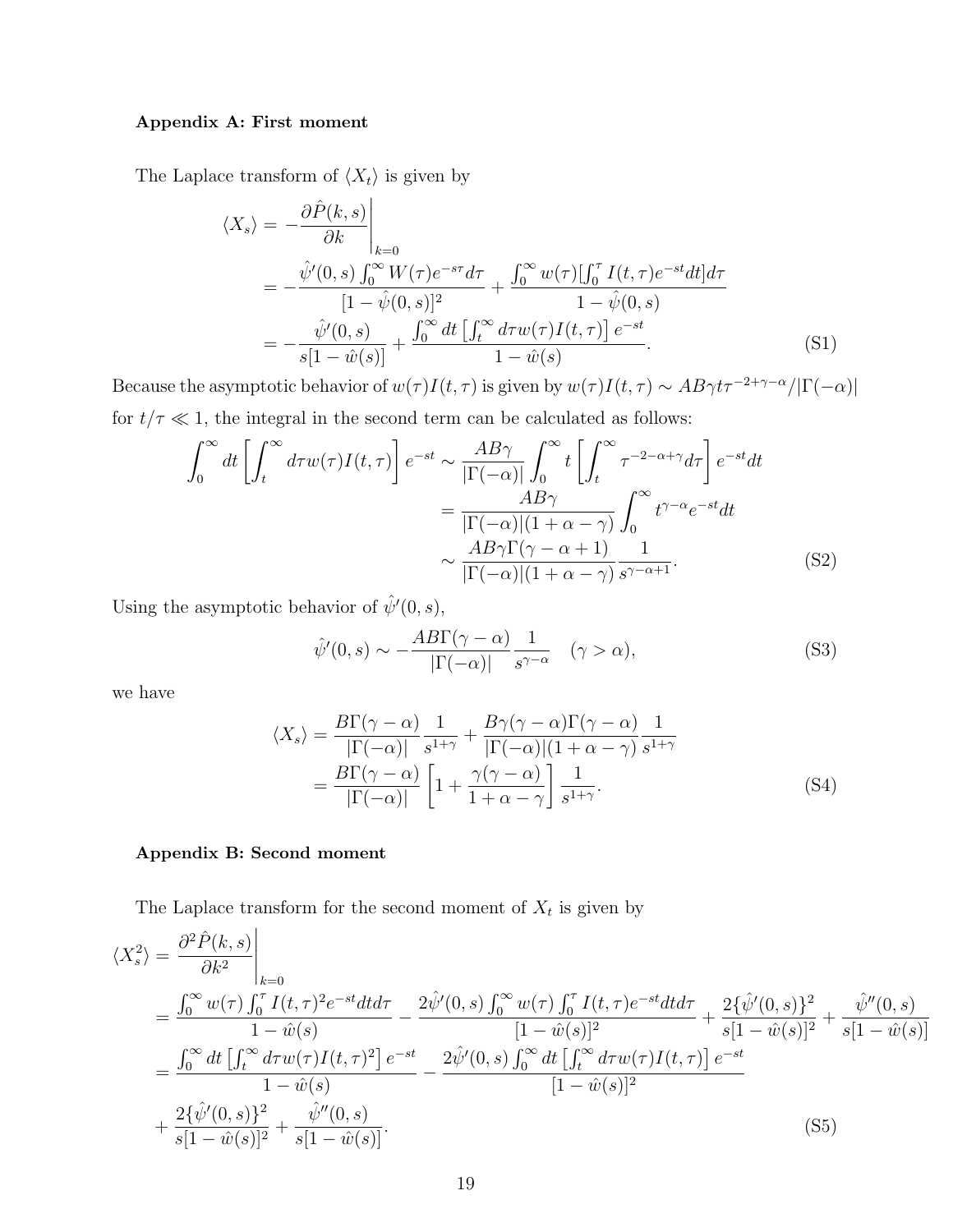Because the asymptotic behavior of  $w(\tau)I(t, \tau)^2$  is given by  $w(\tau)I(t, \tau)^2 \sim A(B\gamma t)^2 \tau^{-3+2\gamma-\alpha}/|\Gamma(-\alpha)|$ for  $t/\tau \ll 1$ , the integral in the first term can be calculated as follows:

$$
\int_0^\infty dt \left[ \int_t^\infty d\tau w(\tau) I(t,\tau)^2 \right] e^{-st} \sim \frac{A(B\gamma)^2}{|\Gamma(-\alpha)|} \int_0^\infty t^2 \left[ \int_t^\infty \tau^{-3-\alpha+2\gamma} d\tau \right] e^{-st} dt
$$

$$
= \frac{A(B\gamma)^2}{|\Gamma(-\alpha)|(2+\alpha-2\gamma)} \int_0^\infty t^{2\gamma-\alpha} e^{-st} dt
$$

$$
\sim \frac{A(B\gamma)^2 \Gamma(2\gamma-\alpha+1)}{|\Gamma(-\alpha)|(2+\alpha-2\gamma)} \frac{1}{s^{2\gamma-\alpha+1}}.
$$
(S6)

Using Eq. (S2) and

$$
\hat{\psi}''(0,s) \sim \frac{AB^2 \Gamma(2\gamma - \alpha)}{|\Gamma(-\alpha)|} \frac{1}{s^{2\gamma - \alpha}}, \quad (\gamma > \alpha)
$$
\n(S7)

we have

$$
\langle X_s^2 \rangle \sim \left[ \frac{(B\gamma)^2 \Gamma(2\gamma - \alpha + 1)}{|\Gamma(-\alpha)|(2 + \alpha - 2\gamma)} + \frac{2B\Gamma(\gamma - \alpha)}{|\Gamma(-\alpha)|} \frac{B\gamma \Gamma(\gamma - \alpha + 1)}{|\Gamma(-\alpha)|(1 + \alpha - \gamma)} + \frac{2B^2 \Gamma(\gamma - \alpha)^2}{|\Gamma(-\alpha)|^2} + \frac{B^2 \Gamma(2\gamma - \alpha)}{|\Gamma(-\alpha)|} \right] \frac{1}{s^{2\gamma + 1}}
$$
  
\n
$$
= \frac{B^2}{|\Gamma(-\alpha)|} \left[ \frac{\gamma^2 (2\gamma - \alpha) \Gamma(2\gamma - \alpha)}{2 + \alpha - 2\gamma} + \frac{2\gamma (\gamma - \alpha) \Gamma(\gamma - \alpha)^2}{|\Gamma(-\alpha)|(1 + \alpha - \gamma)} + \frac{2\Gamma(\gamma - \alpha)^2}{|\Gamma(-\alpha)|} + \Gamma(2\gamma - \alpha) \right] \frac{1}{s^{2\gamma + 1}}
$$
  
\n
$$
= \frac{B^2}{|\Gamma(-\alpha)|} \left[ \left\{ 1 + \frac{\gamma^2 (2\gamma - \alpha)}{2 + \alpha - 2\gamma} \right\} \Gamma(2\gamma - \alpha) + \left\{ 1 + \frac{\gamma (\gamma - \alpha)}{1 + \alpha - \gamma} \right\} \frac{2\Gamma(\gamma - \alpha)^2}{|\Gamma(-\alpha)|} \right] \frac{1}{s^{2\gamma + 1}}.
$$
\n(S8)

The inverse Laplace transform reads

$$
\langle X_t^2 \rangle \sim \frac{B^2}{|\Gamma(-\alpha)|\Gamma(1+2\gamma)} \left[ \left\{ 1 + \frac{\gamma^2 (2\gamma - \alpha)}{2 + \alpha - 2\gamma} \right\} \Gamma(2\gamma - \alpha) + \left\{ 1 + \frac{\gamma (\gamma - \alpha)}{1 + \alpha - \gamma} \right\} \frac{2\Gamma(\gamma - \alpha)^2}{|\Gamma(-\alpha)|} \right] t^{2\gamma}.
$$
\n(S9)

Appendix C: *n*-th (*n* > 1) moment and its coefficient  $M_n(\alpha, \gamma)$ 

The *n*-th  $(n > 1)$  differentiation of  $\hat{P}(k, s)$  is given by the recursion relation:

$$
\hat{P}^{(n)}(k,s) = \frac{1}{1 - \hat{\psi}(k,s)} \left[ \sum_{i=1}^{n-1} c_{n,i} \hat{P}^{(i)}(k,s) \hat{\psi}^{(n-i)}(k,s) + \hat{P}(k,s) \hat{\psi}^{(n)}(k,s) + \int_0^\infty d\tau w(\tau) \hat{\Psi}^{(n)}(k,s;\tau) \right],
$$
\n(S10)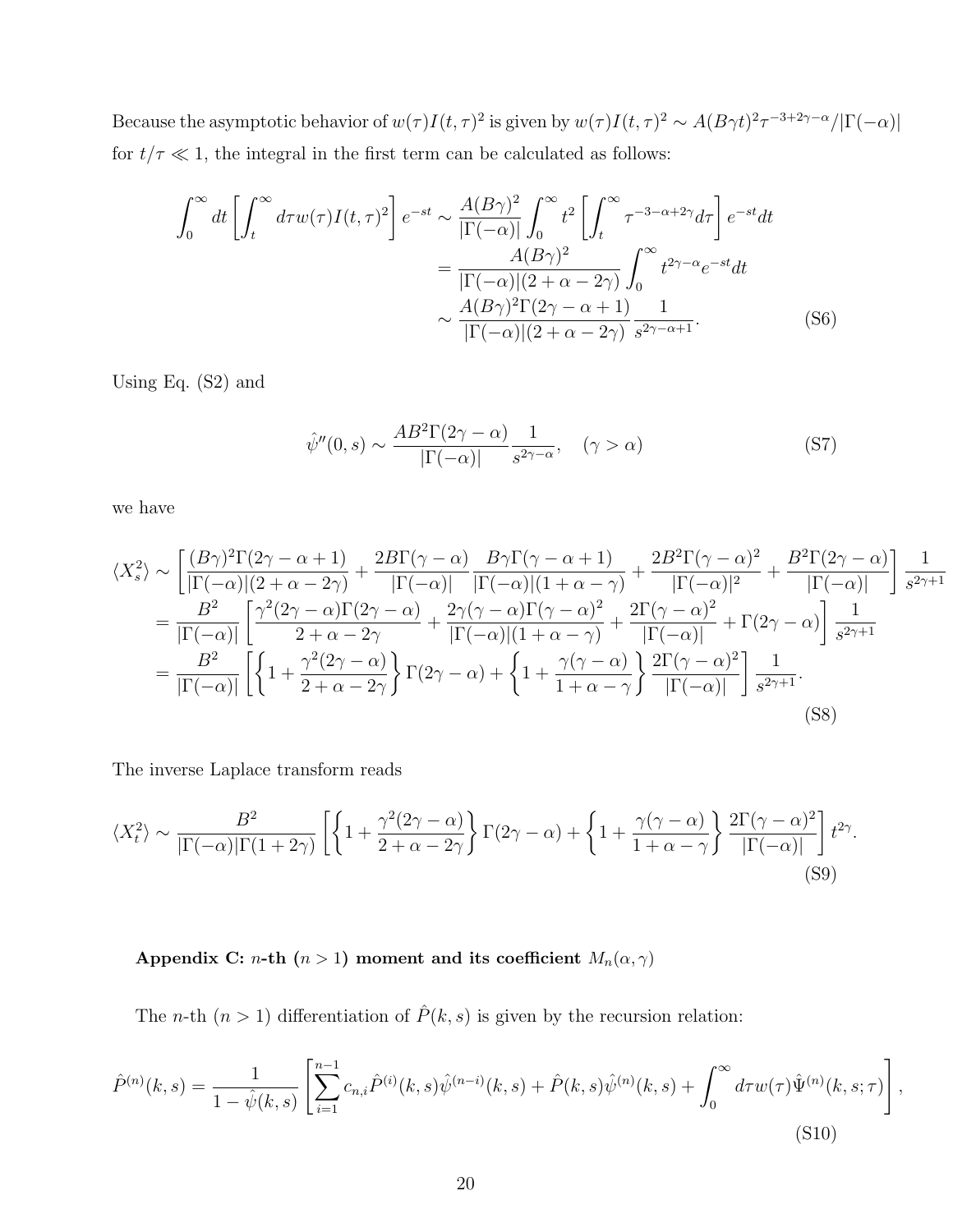where  $c_{n,i} = c_{n-1,i} + c_{n-1,i-1}$   $(i = 2, \ldots, n-2)$  and  $c_{n,n-1} = c_{n,1} = n$ . Here,

$$
\int_0^\infty d\tau w(\tau)\hat{\Psi}^{(n)}(0,s;\tau) = \int_0^\infty d\tau w(\tau) \int_0^\tau I(t,\tau)^n e^{-st} dt
$$

$$
= \int_0^\infty dt \int_t^\infty d\tau w(\tau) I(t,\tau)^n e^{-st}
$$

$$
\sim \frac{A(B\gamma)^n}{|\Gamma(-\alpha)|} \int_0^\infty dt^n \int_t^\infty \tau^{-(n+1)-\alpha+n\gamma} d\tau e^{-st}
$$

$$
\sim \frac{AB^n \gamma^n \Gamma(n\gamma - \alpha + 1)}{|\Gamma(-\alpha)| (n + \alpha - n\gamma)} \frac{1}{s^{1-\alpha+n\gamma}}.
$$
(S11)

We assume

$$
\hat{P}^{(i)}(0,s) \sim (-1)^i \frac{B^i M_i(\alpha,\gamma)}{|\Gamma(-\alpha)|} \frac{1}{s^{1+i\gamma}},\tag{S12}
$$

.

for  $i < n$ . It follows that

$$
\hat{P}^{(n)}(0,s) = \left[\sum_{i=1}^{n-1} c_{n,i} \frac{M_i(\alpha,\gamma)}{|\Gamma(-\alpha)|} \frac{\Gamma((n-i)\gamma - \alpha)}{|\Gamma(-\alpha)|} + \frac{\Gamma(n\gamma - \alpha)}{|\Gamma(-\alpha)|} + \frac{\gamma^n \Gamma(n\gamma - \alpha + 1)}{|\Gamma(-\alpha)| (n + \alpha - n\gamma)}\right] \frac{(-B)^n}{s^{1+n\gamma}}
$$

$$
= \left[\sum_{i=1}^{n-1} c_{n,i} M_i(\alpha,\gamma) \frac{\Gamma((n-i)\gamma - \alpha)}{|\Gamma(-\alpha)|} + \left\{1 + \frac{\gamma^n (n\gamma - \alpha)}{n + \alpha - n\gamma}\right\} \Gamma(n\gamma - \alpha)\right] \frac{(-B)^n}{|\Gamma(-\alpha)|s^{1+n\gamma}}
$$
(S13)

Therefore,

$$
M_n(\alpha, \gamma) = \sum_{i=1}^{n-1} c_{n,i} M_i(\alpha, \gamma) \frac{\Gamma((n-i)\gamma - \alpha)}{|\Gamma(-\alpha)|} + \left\{ 1 + \frac{\gamma^n(n\gamma - \alpha)}{n + \alpha - n\gamma} \right\} \Gamma(n\gamma - \alpha).
$$
 (S14)

- <span id="page-20-0"></span>[1] Aaronson, J.: The asymptotic distributional behavior of transformations preserving infinite measures. J. D'Analyse Math. 39, 203–234 (1981)
- <span id="page-20-1"></span>[2] Aaronson, J.: An Introduction to Infinite Ergodic Theory. American Mathematical Society, Providence (1997)
- <span id="page-20-3"></span>[3] Aizawa, Y.: Non-stationary chaos revisited from large deviation theory. Prog. Theor. Phys. Suppl. 99, 149–164 (1989)
- <span id="page-20-2"></span>[4] Akimoto, T.: Generalized arcsine law and stable law in an infinite measure dynamical system. J. Stat. Phys. 132, 171–186 (2008)
- [5] Akimoto, T.: Distributional response to biases in deterministic superdiffusion. Phys. Rev. Lett. 108, 164,101 (2012)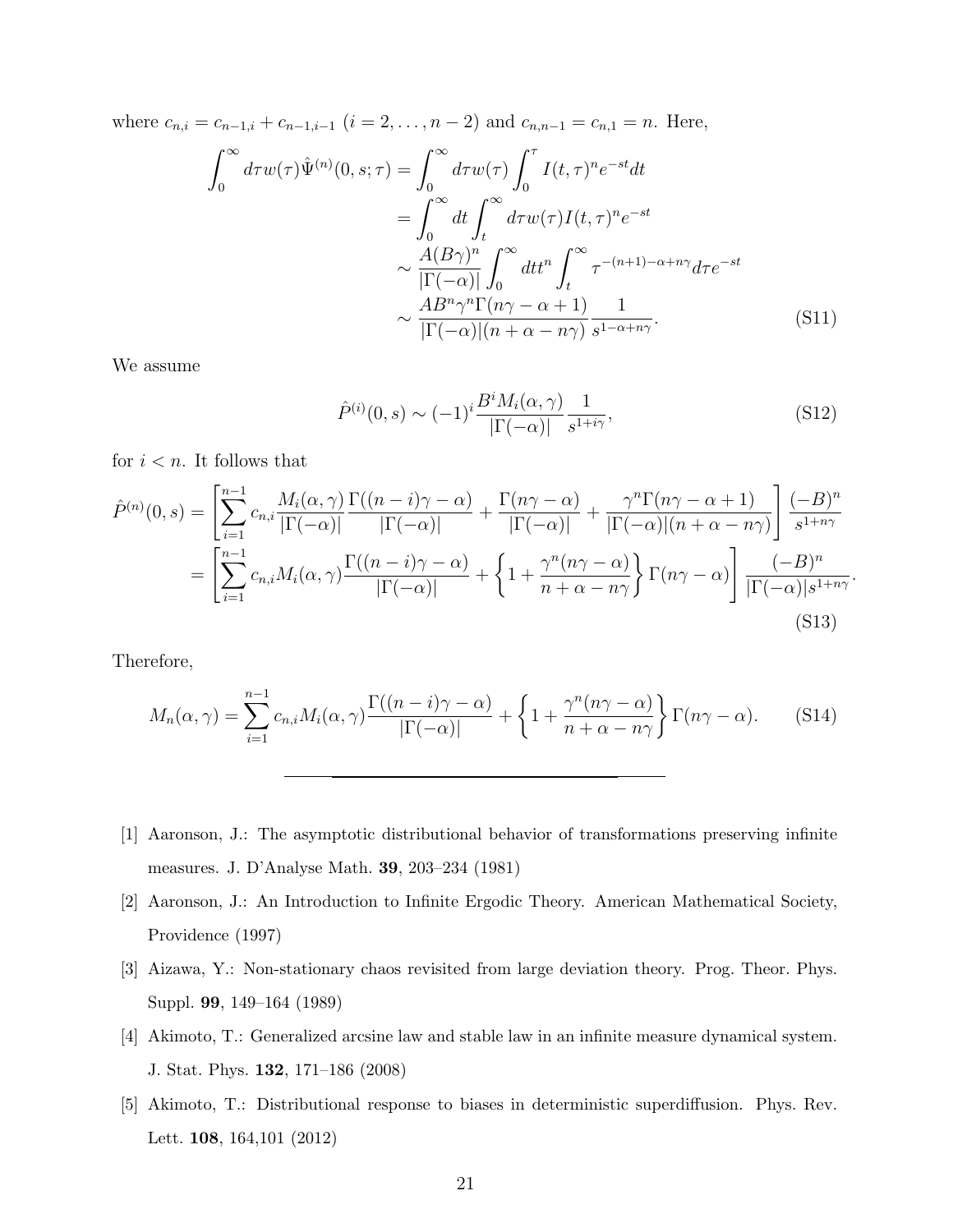- [6] Akimoto, T., Aizawa, Y.: New aspects of the correlation functions in non-hyperbolic chaotic systems. J Korean Phys. Soc. 50, 254–260 (2007)
- <span id="page-21-4"></span>[7] Akimoto, T., Aizawa, Y.: Subexponential instability in one-dimensional maps implies infinite invariant measure. Chaos 20, 033,110 (2010)
- <span id="page-21-3"></span>[8] Akimoto, T., Barkai, E.: Aging generates regular motions in weakly chaotic systems. Phys. Rev. E 87, 032,915 (2013)
- <span id="page-21-14"></span>[9] Akimoto, T., Hasumi, T., Aizawa, Y.: Characterization of intermittency in renewal processes: Application to earthquakes. Phys. Rev. E 81, 031,133 (2010)
- <span id="page-21-5"></span>[10] Akimoto, T., Miyaguchi, T.: Role of infinite invariant measure in deterministic subdiffusion. Phys. Rev. E 82, 030,102(R) (2010)
- <span id="page-21-10"></span>[11] Akimoto, T., Miyaguchi, T.: Distributional ergodicity in stored-energy-driven lévy flights. Phys. Rev. E 87, 062,134 (2013)
- <span id="page-21-11"></span>[12] Akimoto, T., Miyaguchi, T.: Phase diagram in stored-energy-driven lévy flights. [arXiv:1407.6780](http://arxiv.org/abs/1407.6780) (2014)
- <span id="page-21-6"></span>[13] Barkai, E.: Aging in subdiffusion generated by a deterministic dynamical system. Phys. Rev. Lett. 90, 104,101 (2003)
- <span id="page-21-8"></span><span id="page-21-0"></span>[14] Birkhoff, G.D.: Proof of the ergodic theorem. Proc. Natl. Acad. Sci. USA 17, 656–660 (1931)
- [15] Brokmann, X., et al.: Statistical aging and nonergodicity in the fluorescence of single nanocrystals. Phys. Rev. Lett. 90, 120,601 (2003)
- <span id="page-21-13"></span><span id="page-21-1"></span>[16] Cox, D.R.: Renewal theory. Methuen, London (1962)
- [17] Darling, D.A., Kac, M.: On occupation times for markov processes. Trans. Am. Math. Soc. 84, 444–458 (1957)
- <span id="page-21-2"></span>[18] Dynkin, E.: Some limit theorems for sums of independent random variables with infinite mathematical expectations. Selected Translations in Mathematical Statistics and Probability (American Mathematical Society, Providence) 1, 171 (1961)
- <span id="page-21-7"></span>[19] Gaspard, P., Wang, X.J.: Sporadicity: Between periodic and chaotic dynamical behaviors. Proc. Natl. Acad. Sci. USA 85, 4591–4595 (1988)
- <span id="page-21-12"></span>[20] Geisel, T., Thomae, S.: Anomalous diffusion in intermittent chaotic systems. Phys. Rev. Lett. 52, 1936–1939 (1984)
- <span id="page-21-9"></span>[21] Golding, I., Cox, E.C.: Physcial nature of bacterial cytoplasm. Phys. Rev. Lett. 96, 098,102 (2006)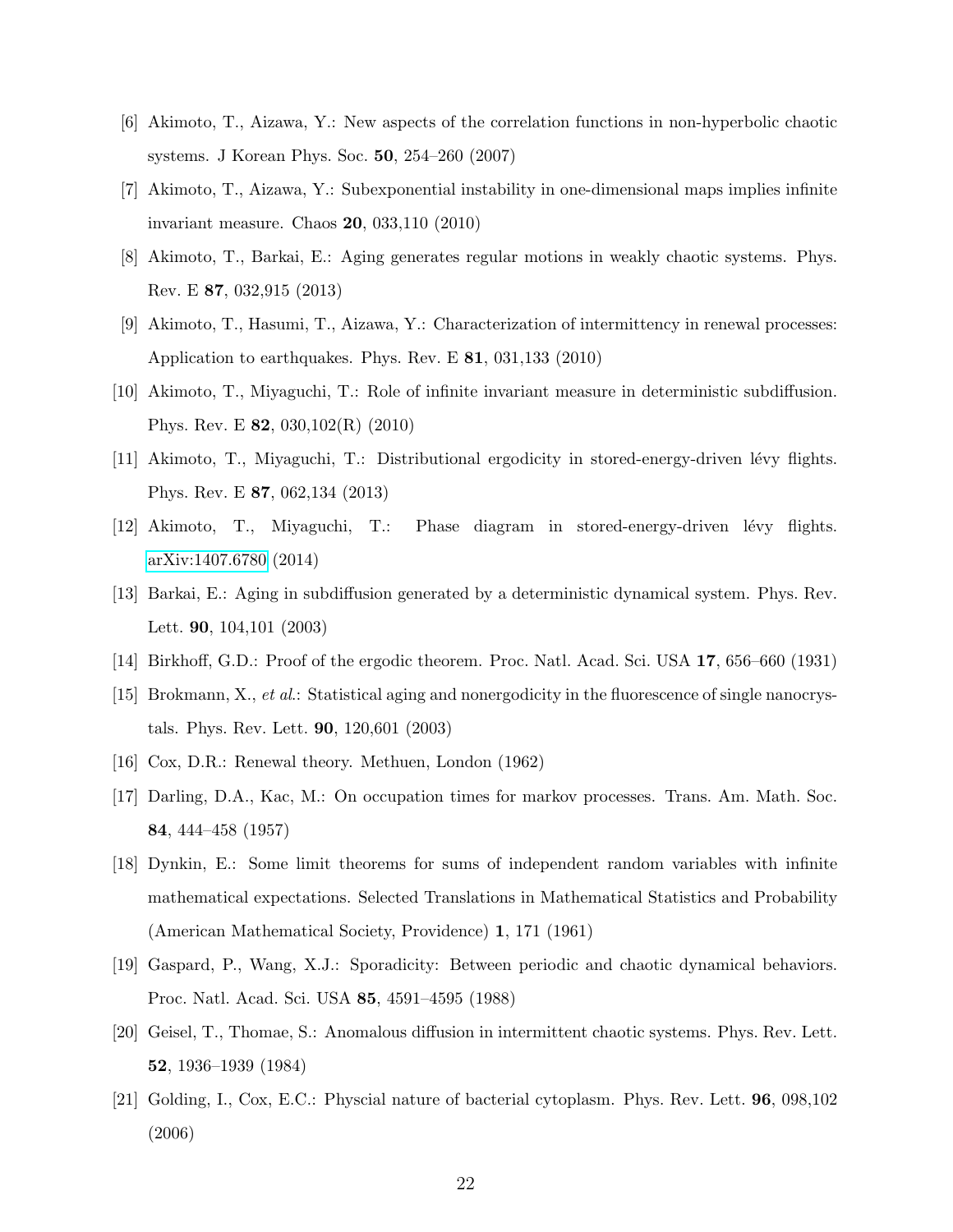- <span id="page-22-4"></span>[22] He, Y., Burov, S., Metzler, R., Barkai, E.: Random time-scale invariant diffusion and transport coefficients. Phys. Rev. Lett. 101, 058,101 (2008)
- <span id="page-22-2"></span>[23] Korabel, N., Barkai, E.: Pesin-type identity for intermittent dynamics with a zero lyapunov exponent. Phys. Rev. Lett. 102, 050,601 (2009)
- <span id="page-22-12"></span>[24] Korabel, N., Barkai, E.: Infinite invariant density determines statistics of time averages for weak chaos. Phys. Rev. Lett. 108, 060,604 (2012)
- <span id="page-22-13"></span>[25] Korabel, N., Barkai, E.: Distributions of time averages for weakly chaotic systems: The role of infinite invariant density. Phys. Rev. E 88, 032,114 (2013)
- <span id="page-22-1"></span>[26] Lamperti, J.: An occupation time theorem for a class of stochastic processes. Trans. Am. Math. Soc. 88, 380–387 (1958)
- <span id="page-22-9"></span>[27] Manneville, P.: Intermittency, self-similarity and 1/f spectrum in dissipative dynamical systems. J. Phys. (Paris) 41(11), 1235–1243 (1980)
- <span id="page-22-7"></span>[28] Margolin, G., Barkai, E.: Nonergodicity of a time series obeying lévy statistics. J. Stat. Phys. 122, 137–167 (2006)
- <span id="page-22-6"></span>[29] Miyaguchi, T., Akimoto, T.: Intrinsic randomness of transport coefficient in subdiffusion with static disorder. Phys. Rev. E 83, 031,926 (2011)
- <span id="page-22-5"></span>[30] Miyaguchi, T., Akimoto, T.: Ergodic properties of continuous-time random walks: Finite-size effects and ensemble dependences. Phys. Rev. E 87, 032,130 (2013)
- <span id="page-22-14"></span>[31] Shinkai, S., Aizawa, Y.: The lempel-ziv complexity in infinite ergodic systems. J. Korean Phys. Soc. 50, 261–266 (2007)
- <span id="page-22-10"></span>[32] Shlesinger, M., Klafter, J., Wong, Y.: Random walks with infinite spatial and temporal moments. J. Stat. Phys. 27(3), 499–512 (1982)
- <span id="page-22-3"></span>[33] Tabei, S.A., Burov, S., Kim, H.Y., Kuznetsov, A., Huynh, T., Jureller, J., Philipson, L.H., Dinner, A.R., Scherer, N.F.: Intracellular transport of insulin granules is a subordinated random walk. Proc. Natl. Acad. Sci. USA 110(13), 4911–4916 (2013)
- <span id="page-22-8"></span>[34] Thaler, M.: Transformations on [0,1] with infinite invariant measures. Isr. J. Math. 46, 67–96 (1983)
- <span id="page-22-0"></span>[35] Thaler, M.: The dynkin-lamperti arc-sine laws for measure preserving transformations. Trans. Am. Math. Soc. 350, 4593–4607 (1998)
- <span id="page-22-11"></span>[36] Thaler, M.: The asymptotics of the perron-frobenius operator of a class of interval maps preserving infinite measures. Studia Math 143(2), 103–119 (2000)